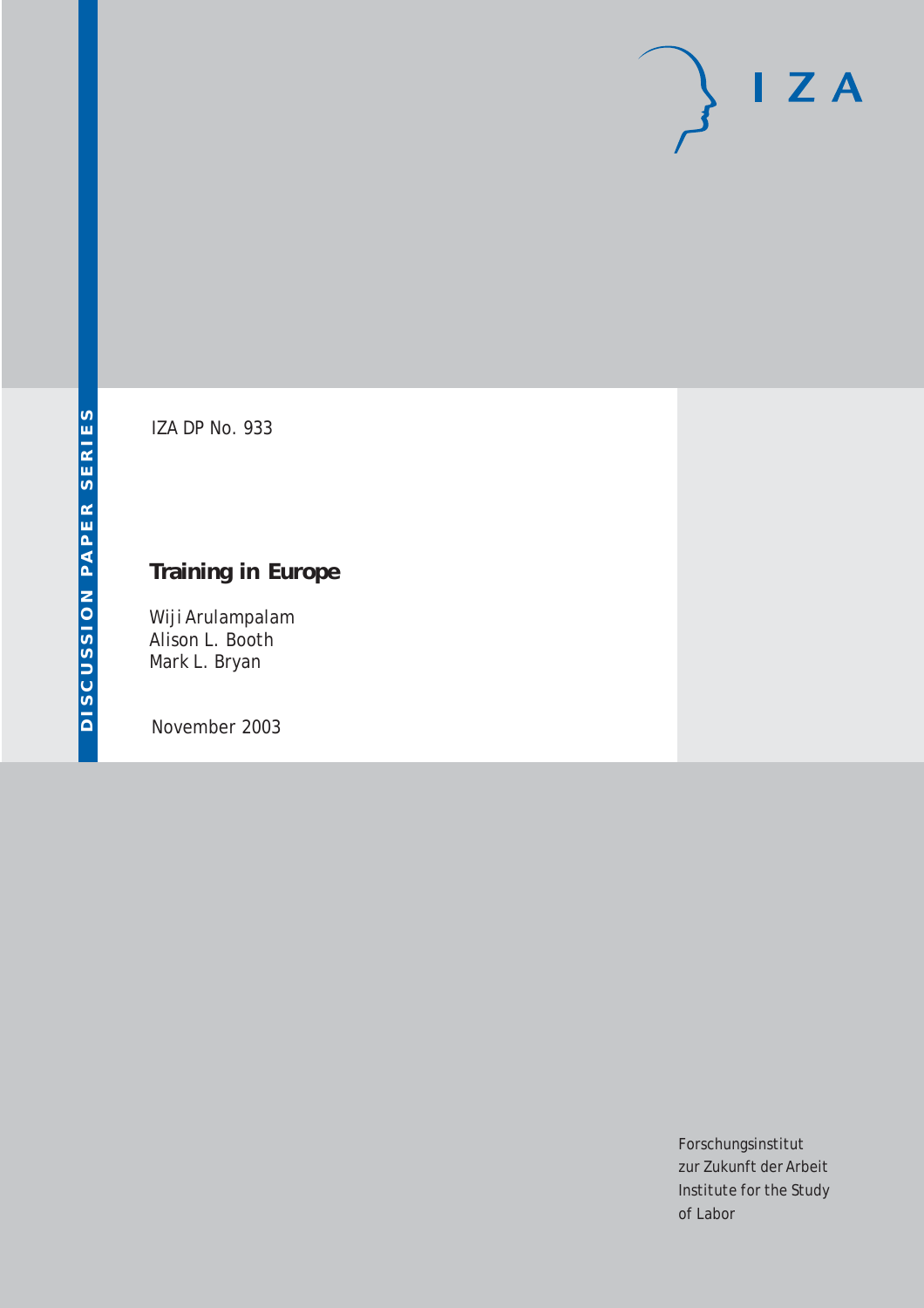## **Wiji Arulampalam**

*University of Warwick and IZA Bonn* 

## **Alison L. Booth**

*Australian National University, University of Essex, CEPR and IZA Bonn* 

### **Mark L. Bryan**

*University of Essex*

Discussion Paper No. 933 November 2003

IZA

P.O. Box 7240 D-53072 Bonn Germany

Tel.: +49-228-3894-0 Fax: +49-228-3894-210 Email: [iza@iza.org](mailto:iza@iza.org)

This Discussion Paper is issued within the framework of IZA's research area *The Future of Labor.* Any opinions expressed here are those of the author(s) and not those of the institute. Research disseminated by IZA may include views on policy, but the institute itself takes no institutional policy positions.

The Institute for the Study of Labor (IZA) in Bonn is a local and virtual international research center and a place of communication between science, politics and business. IZA is an independent, nonprofit limited liability company (Gesellschaft mit beschränkter Haftung) supported by Deutsche Post World Net. The center is associated with the University of Bonn and offers a stimulating research environment through its research networks, research support, and visitors and doctoral programs. IZA engages in (i) original and internationally competitive research in all fields of labor economics, (ii) development of policy concepts, and (iii) dissemination of research results and concepts to the interested public. The current research program deals with (1) mobility and flexibility of labor, (2) internationalization of labor markets, (3) welfare state and labor market, (4) labor markets in transition countries, (5) the future of labor, (6) evaluation of labor market policies and projects and (7) general labor economics.

IZA Discussion Papers often represent preliminary work and are circulated to encourage discussion. Citation of such a paper should account for its provisional character. A revised version may be available on the IZA website ([www.iza.org](http://www.iza.org/)) or directly from the author.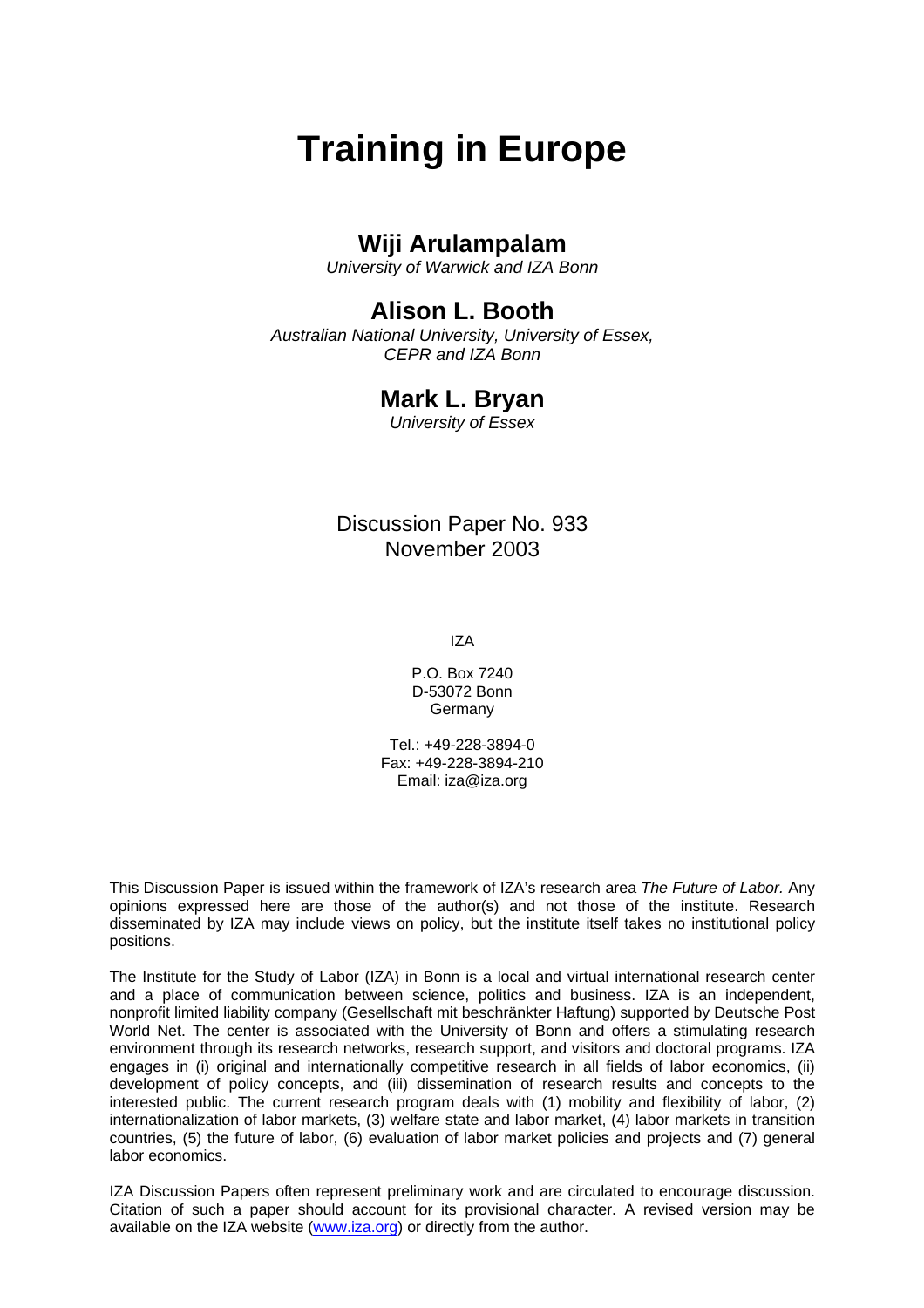IZA Discussion Paper No. 933 November 2003

## **ABSTRACT**

## **Training in Europe**[∗](#page-2-0)

Using the European Community Household Panel, we investigate gender differences in training participation over the period 1994-1999. We focus on 'lifelong learning', fixed-term contracts, part-time versus full-time work, public/private sector affiliation, educational attainment, and the individual's position in the wage distribution prior to training. Women are typically no less likely than men to train. While there is no significant training-age profile for women, there is a negative profile for men. In several countries there is a negative association between fixed-term contacts and training, particularly for men. In most countries and, for both sexes, training is positively associated with public sector employment, high educational attainment and a high position in the wage distribution.

JEL Classification: J16, J24, J40

Keywords: work-related training, gender, fixed term contracts

Corresponding author:

 $\overline{a}$ 

Alison Booth Economics Program, RSSS Australian National University Canberra ACT 0200 Australia Email: [alison.booth@anu.edu.au](mailto:alison.booth@anu.edu.au) 

<span id="page-2-0"></span><sup>∗</sup> This version of the paper includes an appendix detailing the selection of the sample used in the estimation. We are grateful for financial support from the Leverhulme Trust under the Award F/00213/H "Training in Europe: Its Causes and Consequences". For useful comments, we thank Andrea Bassanini and participants of the European Panel Users Network Conference July 2003 (Colchester), the European Economic Association Congress August 2003 (Stockholm) and the CEPR/IZA September 2003 Workshop (Ammersee).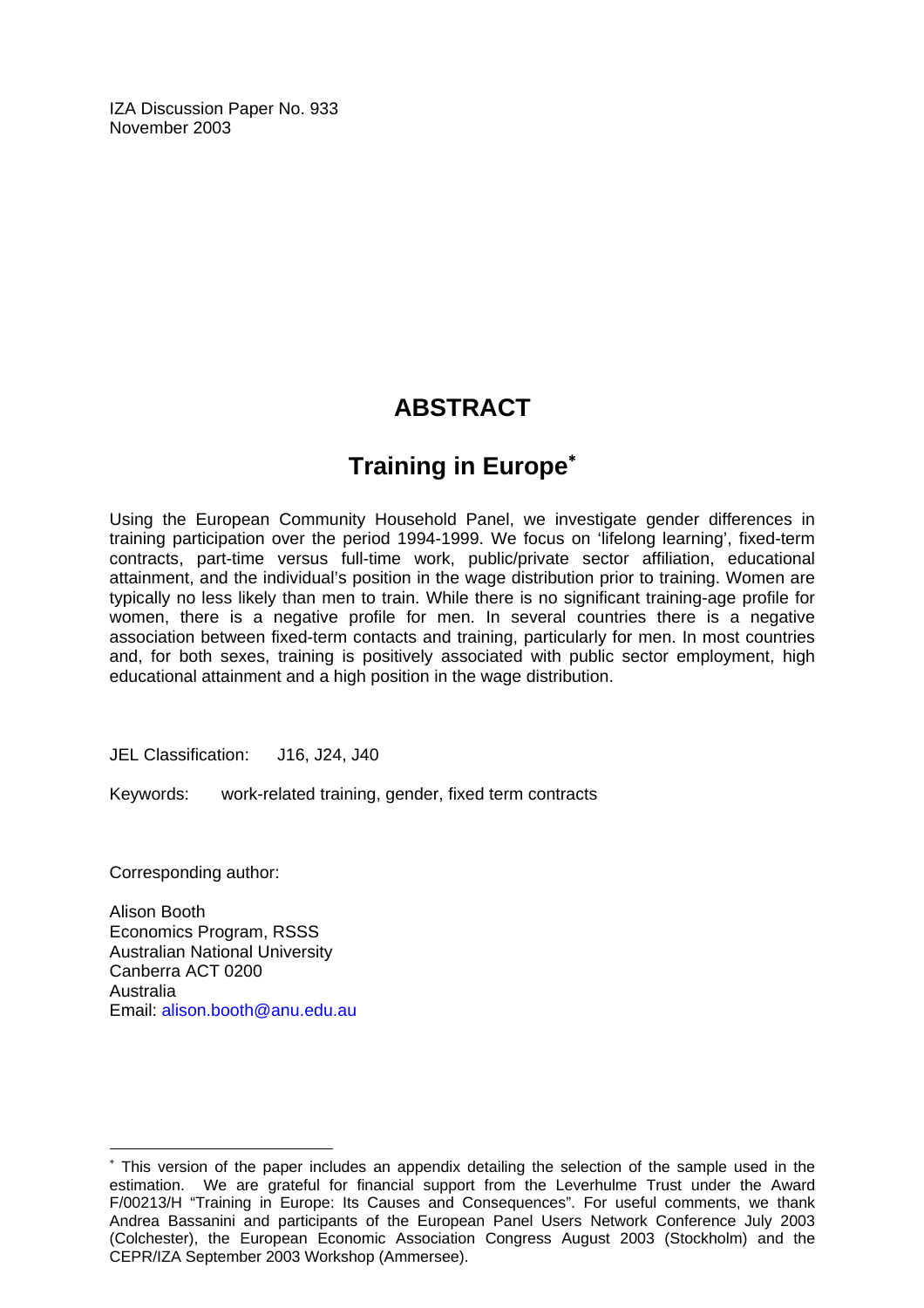#### **Introduction**

l

Initial education ensures that individuals enter the labour market with the appropriate level of human capital for their chosen occupation, while on-the-job skills acquisition potentially continues throughout individuals' working lives. It is well-known that cross-country differences in the stock of human capital and in educational systems are important in explaining differences in growth (see *inter alia* Lucas 1988; Romer 1990). Although cross-country differences in work-related training systems are also likely to be important, there is relatively little comparative work investigating the extent and economic impact of continuing work-related training. This is no doubt because harmonized data facilitating such comparisons became available only very recently (OECD, 1999).

In this paper we establish some stylised facts about the extent and determinants of workrelated training in European Union (EU) countries, and how these differ by gender.<sup>1</sup> Our data source is the European Community Household Panel (ECHP), collected annually since 1994, and containing rich information on education and work-related training.

While the studies by the OECD (1999), Brunello (2001) and Leuven and Oosterbeek (1999) provided comparative cross-country analyses of training, our paper is different in the following respects.<sup>2</sup> First, we use harmonized data for the period 1994-1999 for ten European Union countries. Secondly, ours is the first study to exploit the panel nature of the data to control for unobserved heterogeneity.<sup>3</sup>

<sup>1</sup> In a companion paper, we estimate the impact of this training for workers at differing quantiles of the wages distribution (Arulampalam, Booth and Bryan, 2003).

<sup>2</sup> The OECD (1999) analyse four surveys: the International Adult Literacy Survey (IALS) 1994-5, the European Labour Force Survey (ELFS) 1997, 1991-96 data from the Indicators of Education Systems, and the 1994 Continuing Vocational Training Survey. Leuven and Oosterbeeck (1999) use IALS data for four countries. While Brunello (2001) uses the ECHP, he analyses only waves 1 and 3 and the focus of his analysis is very different. See also Lynch (1994) for a collection of country -specific studies of training.

<sup>3</sup> Our work is complementary with earlier studies such as Leuven and Oosterbeck (1999) and Ryan (2001), who examine a subset of our EU countries.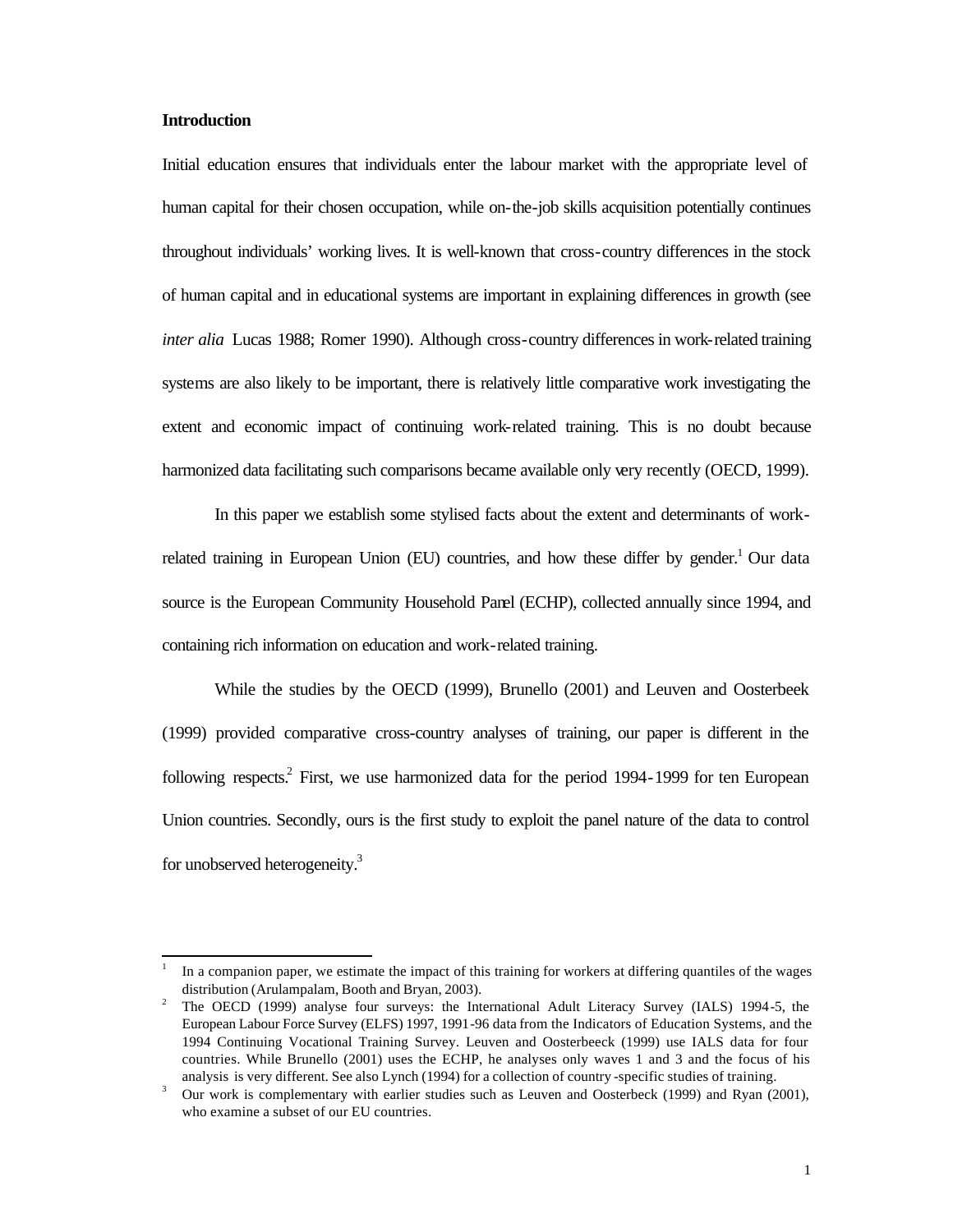A problem with cross-country studies based on micro-data is the enormous complexity of the analysis. Some studies adopt the simplifying strategy of estimating single equations with country-identifying dummy variables capturing any nation-specific effects (see for example, Brunello, 2001). However, we estimate separate country-specific equations, as do Leuven and Oosterbeek (1999), a procedure allowing the identification of cross-country differences in the impact of observable characteristics. We also estimate separate equations for men and women, which to our knowledge has not been done before in comparative analysis of training.

We focus on only a few issues in order to tease out, in an economically meaningful way, gender differences across EU countries in training participation, using decomposition analysis. Our interest is in gender differences with regard to the following issues: access to "lifelong learning"; the relationship between fixed-term contracts and training; part-time versus full-time work; public and private sector training; complementarities between education and training; and the individual's position in the wage distribution prior to training. We find that women are no less likely than men to undertake training and considerably more likely to train in four EU countries. The differing effects of characteristics and 'returns' can explain the gaps. There is no significant training-age profile for women and a strong negative profile for men. In several countries there is a negative association between fixed-term contacts and training, particularly for men. In most countries and for both sexes, training is positively associated with public sector employment, high educational attainment and a high position in the wage distribution.

#### **1. The Data and Explanatory Variables**

Our data are from the first six waves of the European Community Household Panel (ECHP), a survey collected annually since 1994 in a standardised format that facilitates cross-country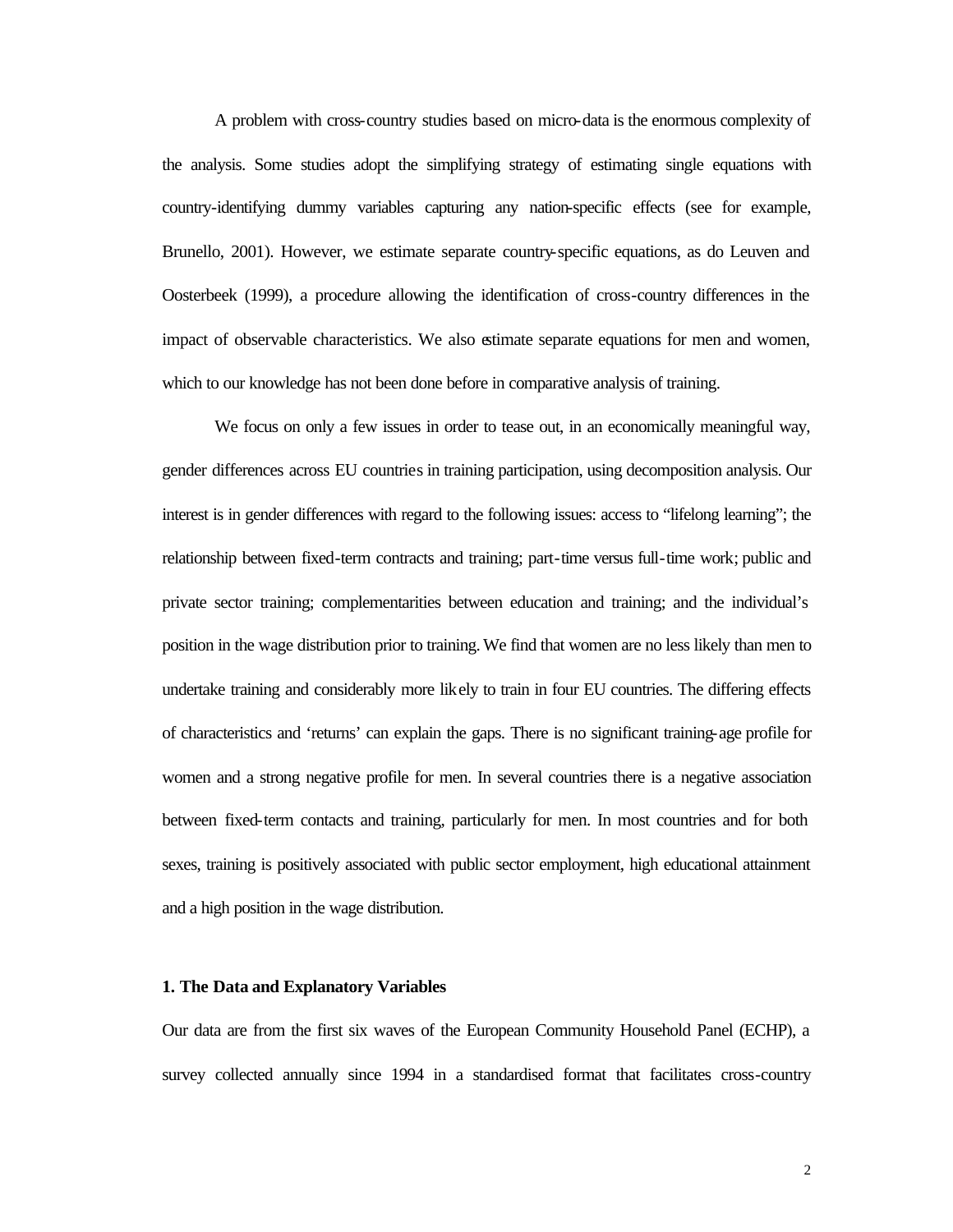comparisons.<sup>4</sup> To avoid conflating work-related or 'continuing training' with initial vocational education or training,<sup>5</sup> we exclude individuals under the age of 25 years, paid apprentices and those on special employment-related training schemes.<sup>6</sup>

Our estimating sub-samples comprise employed men and women who are: (i) between the ages of 25 and 54 years and working at least 15 hours per week; (ii) observed in at least two consecutive waves; (iii) not employed in agriculture; and (iv) with valid observations on all the variables used in the training equations. Where the number of missing values was substantial, we include a dummy variable for missing value observations in order to preserve the sample sizes. The restriction of working at least 15 hours per week was necessary because of the nature of the ECHP data, where  $-$  in the first two waves  $-$  we were unable to distinguish individuals regularly working fewer than 15 hours from those out-of-the labour force. In addition, some important variables like firm size and tenure are only available for individuals working 15 hours or more. Thus our estimating sub-samples under-represent low-hours part-timers, though for most countries they represent only a tiny fraction of workers.<sup>7</sup> We analyse the ten European countries listed in Table

1.8

 $\overline{4}$ We have five waves for Austria and four for Finland, as they joined the ECHP after 1994. For Britain we use only the first five waves because the format of the training question altered from 1998 onwards.

<sup>5</sup> Despite the harmonisation of the ECHP, what is reported as training may depend partly on country-specific training systems or what is classed as training versus education. Therefore comparisons of absolute training levels may be misleading. However, cross-country comparisons of continuing training are likely to be more robust for two reasons. First, there is typically much less regulation of continuing training than initial training and education. Second, the incidence of general education after age 25 is very low (typically less than 2%), so there is little d anger of confusing training and education.

<sup>6</sup> Apprentices and those on special training schemes account for only 1.1% of the sampled age group.

<sup>7</sup> Exceptions are Britain (6.2% of the sub-sample), the Netherlands (8.8%) and Ireland (4.0%). In all other countries the proportion of low-hours part-timers is under 3%.

<sup>&</sup>lt;sup>8</sup> We omit Greece and Portugal owing to apparent gaps in the training data and because of the smaller estimating sub-samples with usable information. We also omit Germany because the data sets supplied as part of the ECHP have shortcomings for our analysis: the six wave data set derived from the GSOEP survey excludes many shorter training spells (communication from DIW), whilst in the original three-wave ECHP data set, interview dates are treated as confidential, so it is not possible to construct job tenure or know whether training was before or after the previous interview.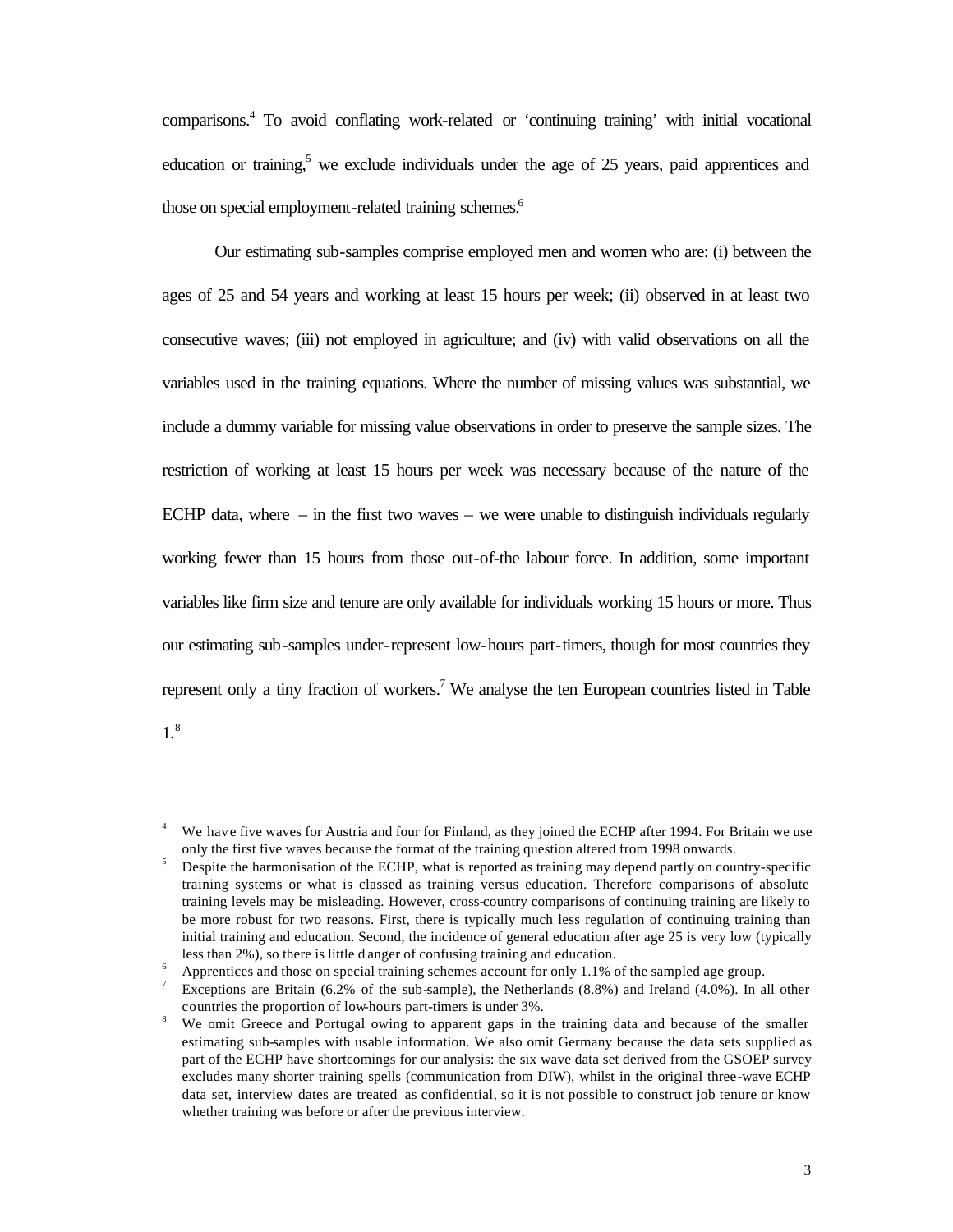The form of the training question is as follows: "Have you at any time since January (in the previous year) been in vocational education or training, including any part-time or short courses?". Since this reference period may overlap with the reference period of the previous wave, and to avoid counting long events more than once, where possible we use the starting dates of the course to identify training, which began since the previous interview.<sup>9</sup> We define *training incidence* to take the value one if the employee received any such training and zero otherwise. The framing of this question suggests that training responses should be interpreted as more formal courses of instruction, rather than informal on-the-job training. A separate question asks about "general or higher education". Participation in these more general courses is very low (average annual take-up by 25-54 year olds is less than 1%) so we are confident that our results are not affected by interactions with countries' differing formal educational systems.

The incidence of training starts, reported in row [1] of Table 1**,** varies considerably across countries. We identify three high-incidence countries – Britain, Denmark and Finland – where each year over a third of individuals begin training. In contrast Austria, Belgium, France and Spain form a group of medium-incidence countries, where the proportion ranges from 10% to 16%. Finally, Ireland, Italy and the Netherlands have incidence below 10%. The ranking of countries compares reasonably well (especially for high incidence countries) with cross-country comparisons using different data sources reported in OECD (1999).

Rows [2] and [3] show incidence for men and women separately. In most countries training participation rates for women and men are quite similar and the differences are only

l

<sup>9</sup> The modal interview month is October, corresponding to a reference period of 22 months. The British data do not include training dates. However they are derived from the British Household Panel Survey (BHPS), where the reference period only slightly exceeds one year. Since events are generally very short in Britain, there should be little chance of double counting. For France, we do not use training dates as they are missing for the majority of events.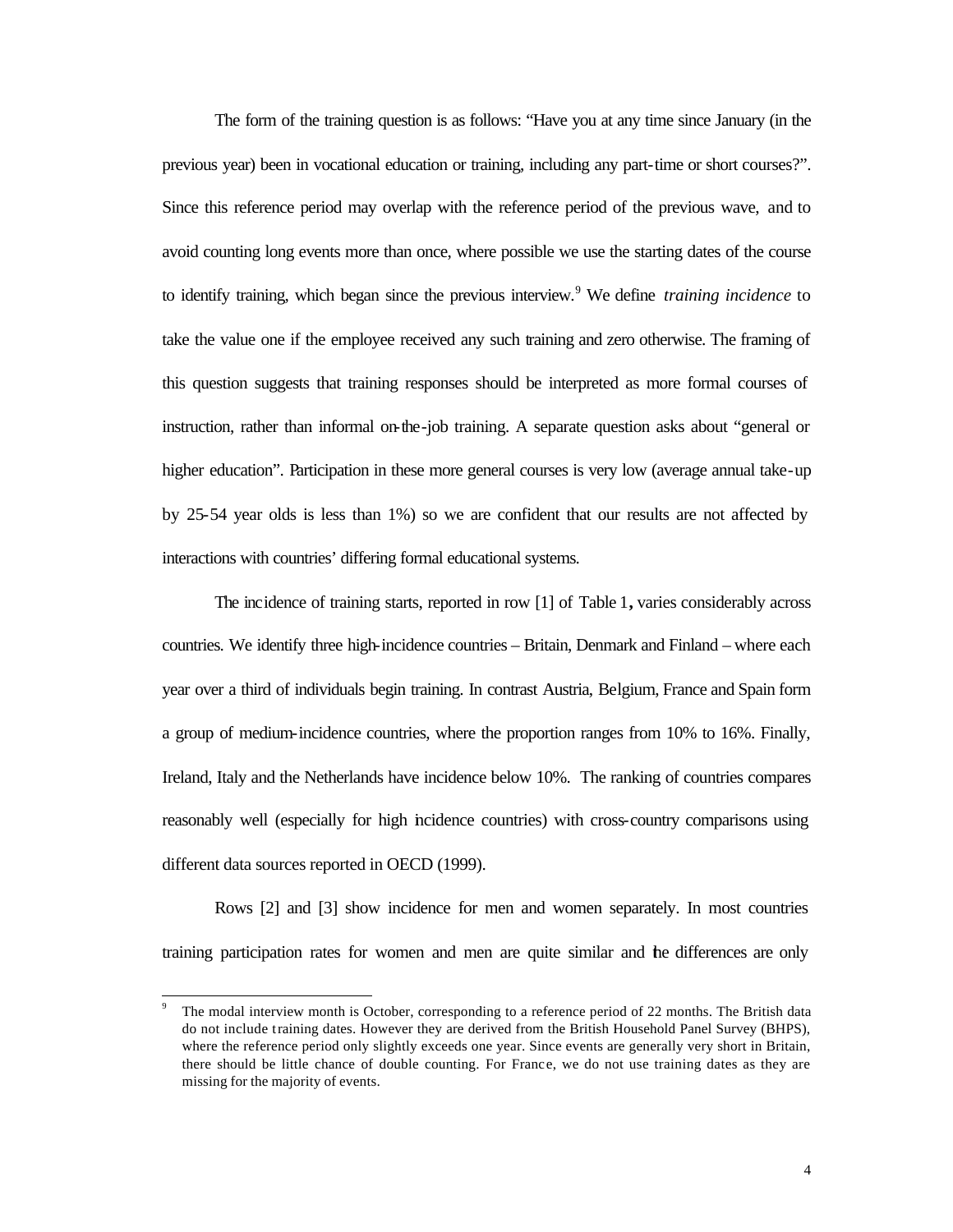statistically significant in four countries - Denmark, Finland, Italy and the Netherlands – where women are more likely than men to begin a training course. We later decompose the withincountry gender differentials, to see if they arise because of women's different characteristics (for example, in some countries women are disproportionately found in the public sector), or because their characteristics are 'rewarded' differently. We find that, even in countries where men and women have similar training incidences, there can be different, but opposing, effects of characteristics and 'returns' at work.

#### **2. The Econometric Model**

l

The observed dependent variable is binary, taking the value of one if the individual started training since the last interview and zero otherwise. We estimate static random-effects (RE) probit models separately for each country and gender. Unfortunately there is no information on the complete history of training received by individuals in the sample.<sup>10</sup> All we observe is whether or not an individual receives an additional training event at each wave. However, to account for the effect of past training, education and work history on individual earnings prior to the receipt of training, we include lagged quintile group dummy variables to pick up the individual's position in the wage  $\mu$  distribution.<sup>11</sup> Moreover, to avoid problems of simultaneity, we measure all explanatory variables at the wave prior to the wave where the training information was elicited.<sup>12</sup> All covariates in the model are time-varying.

<sup>10</sup> An alternative would be to model the training probability at time t conditional on what happened at t -1. This would necessitate selecting individuals continuously present in the sample and addressing the potential endogeneity of 'initial' conditions by using an appropriate instrument (Heckman 1981). However, to avoid restricting the sample by dropping individuals not continuously present we estimate a 'static' model here.

<sup>&</sup>lt;sup>11</sup> Note time -varying covariates (as we have) in non-linear models are sufficient for identification of the parameters of interest (Hyslop, (1999)).

 $12$  The only exceptions are individuals who changed jobs between waves, and began training in the new job. Then we use job characteristics from the later wave to ensure they correspond to the new job, but retain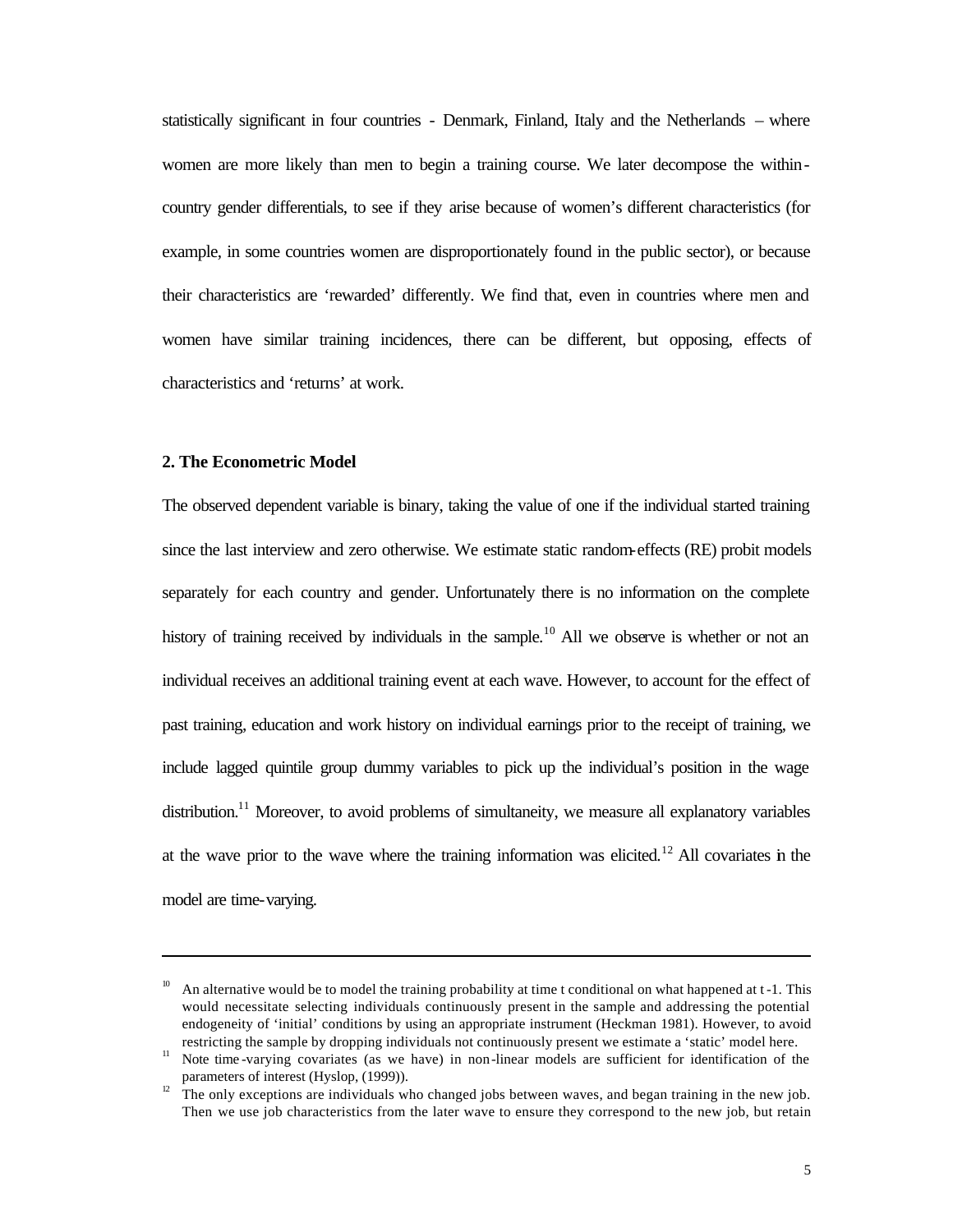The random effects probit assumes that the distribution of the random effects conditional on the covariates has a standard normal distribution with zero mean and constant variance. This assumption could be relaxed by allowing for correlation between the unobserved heterogeneity and included covariates by, for example, including time-means of the covariates as additional regressors (Chamberlain, 1980). However, since all our variables are binary indicators, there is not enough variation in the time-means of the covariates to enable us to account for possible correlation. We have therefore not followed this route.

#### **3. Country-specific Estimates of Training Incidence**

Our reduced form estimates for each of the ten countries are reported in Tables 2 and 3 for men and women respectively.<sup>13</sup> Although we estimated all specifications with and without job tenure, there was little difference between the estimates for our coefficients of interest. We therefore report only the results with tenure excluded. For these EU countries, the tables report marginal effects for our variables of interest.

#### *Lifelong Learning*

l

Training over the working-life cycle might be viewed as 'lifelong learning', a concept that has been made much of by OECD members (see for example, OECD, 1999: 134). In this paper, we interpret 'lifelong learning' as training starts over the life cycle. Human capital theory predicts that

their personal characteristics from the earlier wave, including their position in the wave distribution. This procedure resulted in changes to the explanatory variables in only 0.4% of cases.

<sup>&</sup>lt;sup>13</sup> We also estimated these models by restricting the coefficients to be equal across gender but allowing for the variances of the unobserved heterogeneity to be different. This enables one to test for equality of coefficients across gender using a likelihood ratio test. The null of equal coefficients was rejected for all countries at 5% or less significant levels, except for Ireland [p-value=0.11], The Netherlands [p-value=0.07] and Spain [p-value=0.85].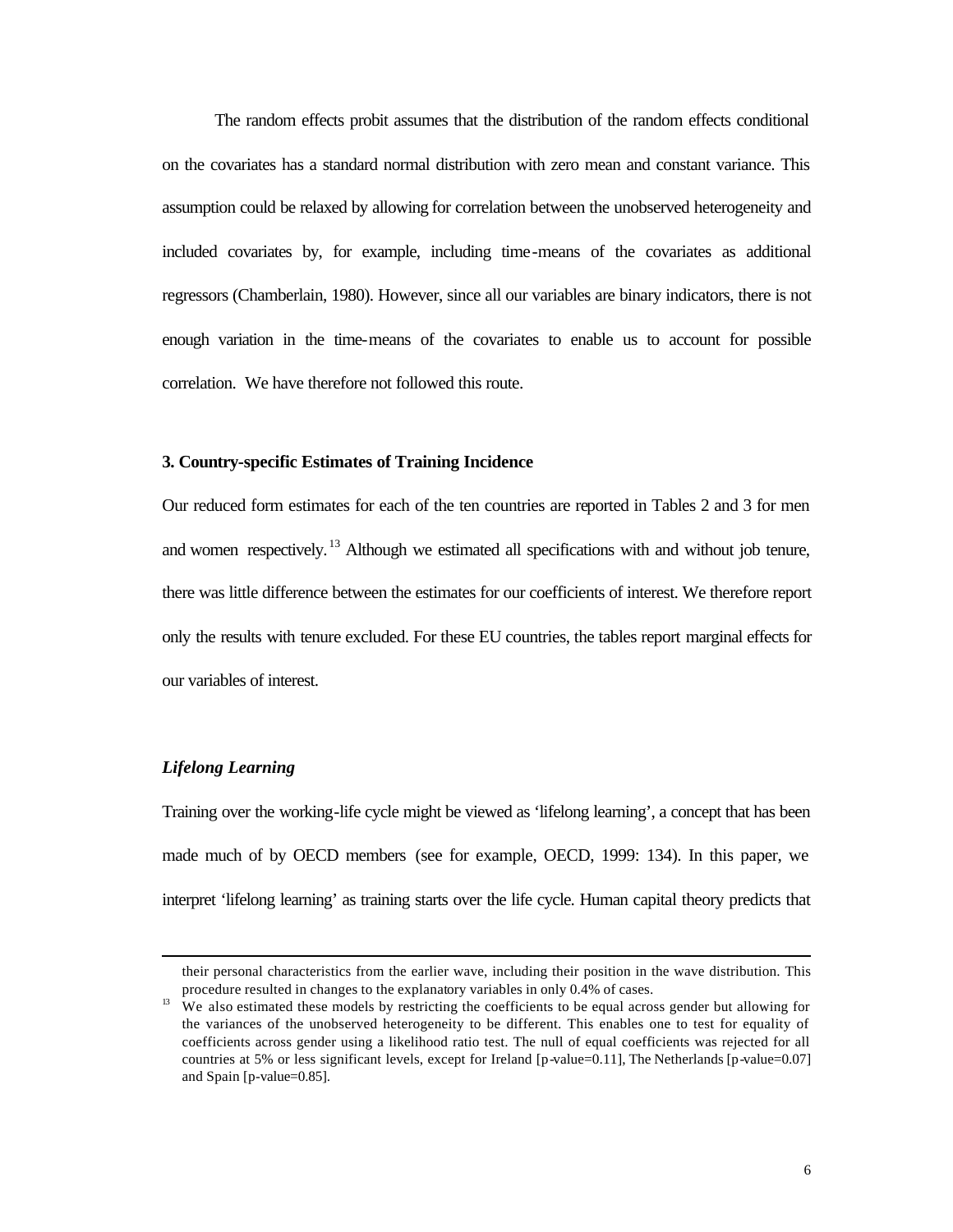younger workers are more likely to be trained than older workers, since the period over which the training investment can be amortised is longer. On the other hand, with rapid skills obsolescence, that period might be relatively short; hence it may be in agents' interests to train workers of any age. In that case we might observe 'lifelong learning' – where continuing training is observed across all age groups.

Our RE probit estimates reported in Tables 2 and 3, which control for other factors affecting training that might be correlated with age, are quite striking in the following ways. First, younger men are typically more likely to be trained. The marginal effects in Table 2 reveal that, in seven out of the ten countries - Austria, Belgium, Britain, Finland, France, the Netherlands and Spain – the training probability is significantly reduced for men 40 and over, relative to the base group of men aged 25-29 by about 3-7 percentage points. In all seven countries, the negative effect is larger in absolute terms for men over 50 than for men 40-49. For Austria, France, the Netherlands and Spain, men aged 30-39 are also statistically significantly less likely to be trained than the 25-29 year olds. In addition, Irish men aged 40-49 are significantly less likely to be trained, whereas in Denmark there is a significant negative age effect for the over 50s only. In only one country – Italy – are men of all age groups are equally as likely to be trained. Interestingly, compared to Ireland where there is a very small age effect, Spain is the only other country where the negative age differentials are the least for men. For example, men aged 30-39 are only 2 percentage points and men aged 40 or more are only 3 percentage points less likely to have started training relative to men aged 25-30*, ceteris paribus*.

Second, there is typically no statistically significant difference in the training probability for older women as compared to the base group of women aged between 25 and 29. There are only a few exceptions: Austrian women in the 30-39 age group are more likely to be trained, as are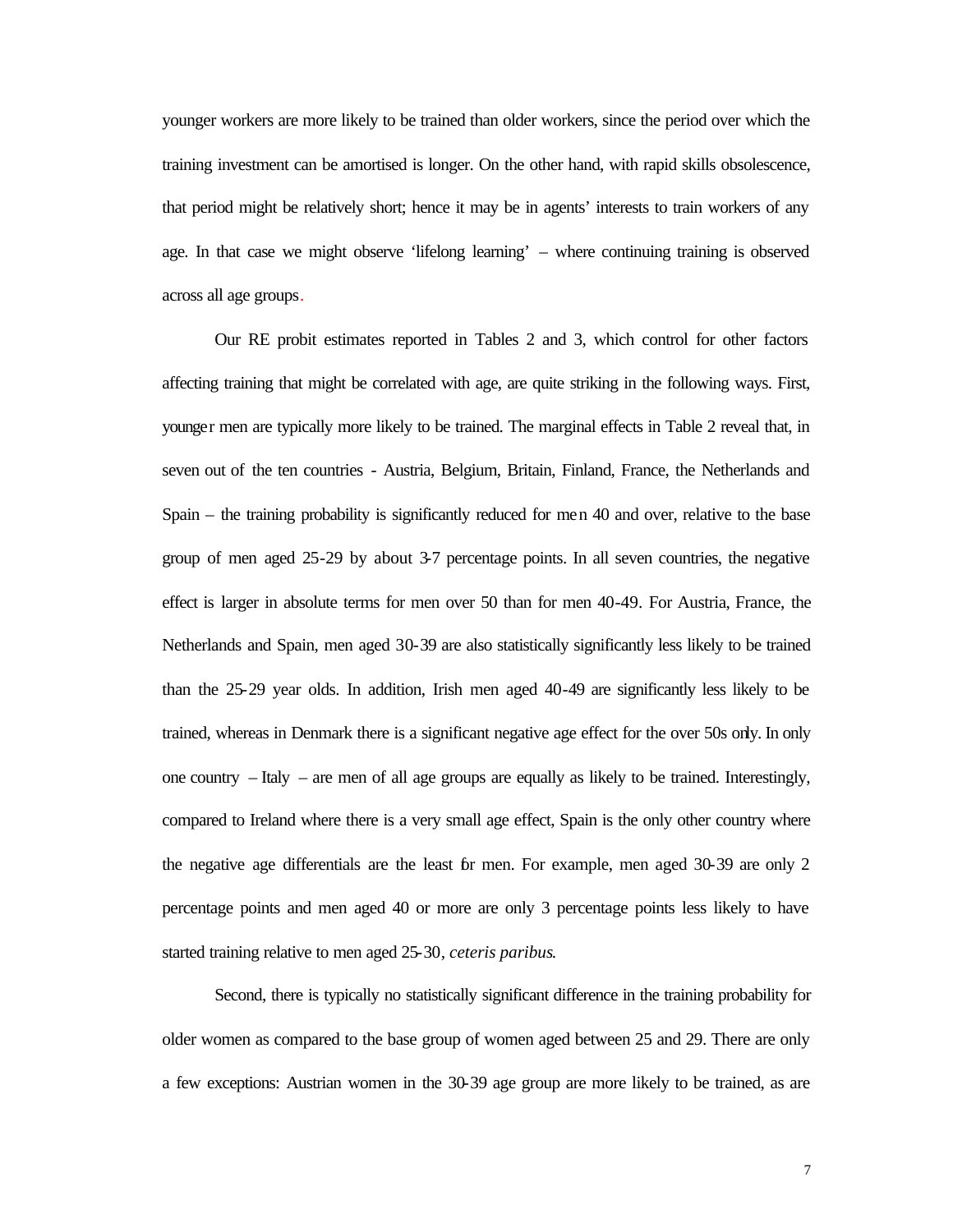Italian women in the 40-49 age group. Only in France are women over 50 less likely to be trained than the base group of women aged between 25 and 29.

In summary, after controlling for industry, occupation, firm-size and the like, for women there is virtually no correlation between the probability of starting formal training and age. This result might be construed as some evidence of lifelong learning for women. However, there is a significant negative age effect for men in nine out of our ten EU countries. For these men in these countries there is no evidence of 'lifelong learning'.

These gender differences might arise if women are more likely to do jobs requiring regular skills-upgrading (or multi-skilling) and occupational dummies are insufficient to control for this. They might also arise if - relative to men - women have many jobs as they move in and out of the labour market and get induction training at each job**.** While we cannot include labour market experience or the number of previous jobs (this information is not available in the ECHP), we do include quintile group dummy variables picking up the individual's position in the wage distribution for the wave prior to the training start. This should account for the effect of past job history, training and education on individual earnings prior to training.

#### *Fixed-term Contracts (FTC)*

Some temporary work is by its nature seasonal or casual. For other jobs, where the work itself does not dictate temporary employment, the job is temporary due to a characteristic of the *employment contract* under which the worker is hired, namely its fixed-term duration. We distinguish where possible between seasonal/casual temporary jobs (not covered by formal contracts) and jobs covered by fixed-term contracts.

European countries have adopted widely varying policies concerning employment protection. In economies where permanent workers have high levels of employment protection,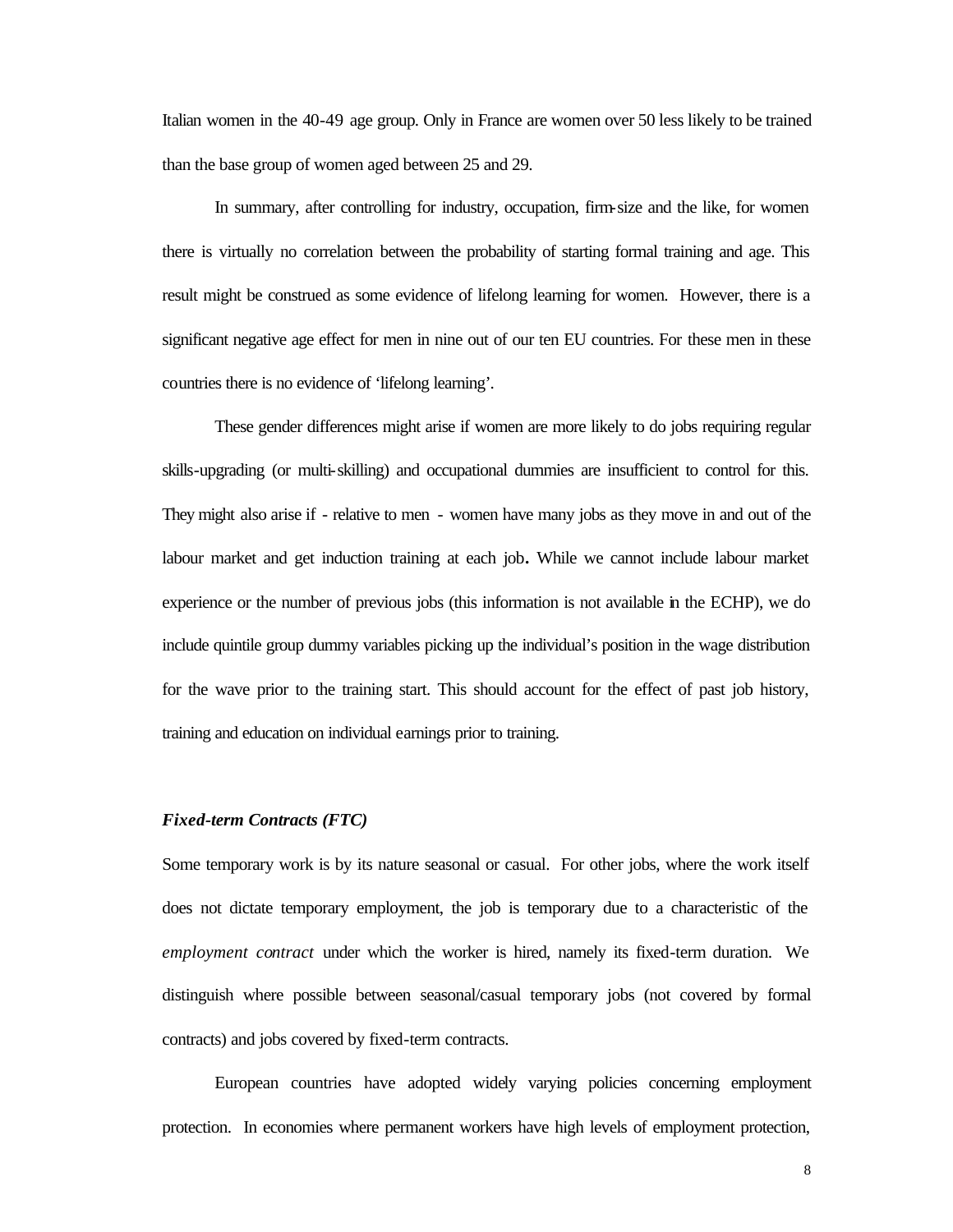temporary contracts can provide a mechanism enhancing labour market flexibility, since firms can adjust their workforces by varying the number of temporary workers. In Spain, and to a lesser extent France, countries characterised by high levels of employment protection, there has been a dramatic growth in temporary jobs over the last 15 years (Dolado et al, 2002; Blanchard and Landier, 2002). Britain's experience provides a contrast, since weak employment protection has been associated with a low, stable percentage of the workforce in temporary jobs (Booth, Francesconi and Frank, 2002).<sup>14</sup>

Since a FTC is short, human capital theory would predict that it should be associated with a lower training probability than a permanent contract. This is because there is a shorter period over which the training returns can be realized. However other arguments suggest that FTCs might be associated with more training-starts. First, to the extent that FTC are probationary (as for example in the Netherlands and Austria), firms might offer training as a means of learning about worker ability before offering a permanent contract. Second, US evidence reveals that the majority of U.S. temporary help supply firms offer nominally free, unrestricted computer skills training to their contract workers and Autor (2001) suggests that such general training induces self-selection and screens worker ability. Some of our FTC workers might be from temporary supply agencies (a possibility we cannot investigate with our data) and for this reason there might be a positive correlation between training starts and FTCs. Third, in some countries (for instance, Finland, France, Italy and Spain), legislation specifically permits the use of FTCs for training purposes (OECD, 1999: pp104-5) and this too might contribute to a positive correlation<sup>15</sup>

l

<sup>&</sup>lt;sup>14</sup> Temporary work is increasingly falling under the aegis of European Union (EU) directives, as indicated in the 1999 EU directive concerning the framework agreement on fixed-term work. For information see the Department of Trade and Industry site (http://www.dti.gov.uk/er/europe/directives.htm).

<sup>&</sup>lt;sup>15</sup> To the extent that some individuals self-classify themselves as being on training schemes, they will be eliminated from the sample, since we drop paid apprentic es and those on special employment-related training schemes. However, see also footnote 5.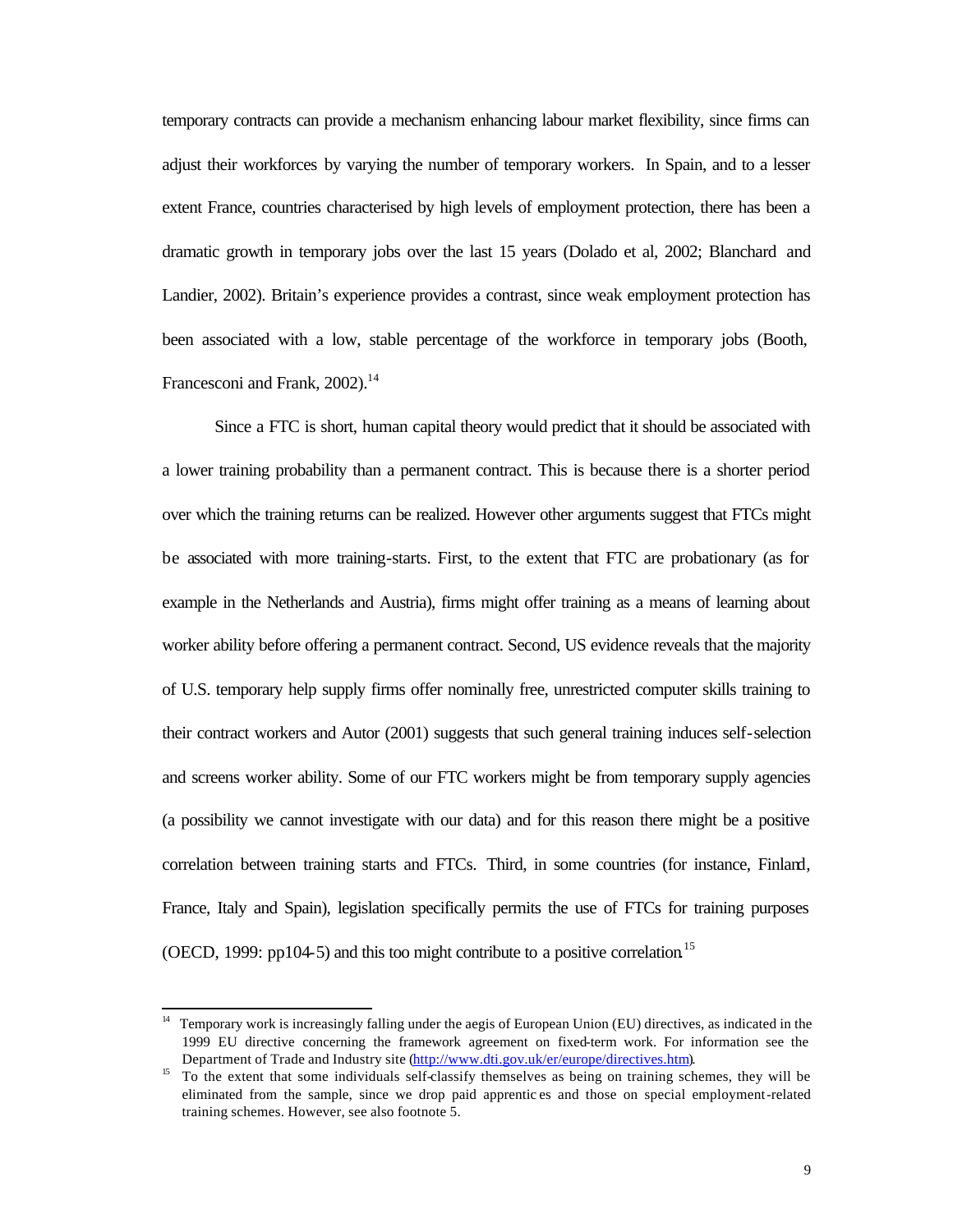Tables 2 and 3 report marginal effects for workers on FTC, and separately for casual workers where data permit, relative to the base of permanent workers.<sup>16</sup> For the countries for which we have information about casual work, there is no statistically significant difference between casual and permanent workers in their training probability, with the exception of Danish men and women. In Denmark, women in casual/seasonal jobs are 25.5 percentage points less likely than women in permanent jobs to receive training*.* The estimated effect for Danish men is 11.5.

For men, being on a FTC is associated with a statistically significant lower training probability for five countries – Austria, Britain, Denmark, Finland and Spain. In Finland and Spain, this effect is not only statistically significant at the 5% level or more but the estimated effect is large at about 10-13 percentage points. There is no statistically significant positive association for men for any country.<sup>17</sup> This finding provides some support for the orthodox human capital predictions of a likely negative correlation between short jobs and training starts. It is also consistent with lower job satisfaction reported in Petrongolo (1993) for FTC workers.

As reported in Booth, Dolado and Frank (2002) using aggregate cross-country data, there is a significant positive correlation between the proportion of a workforce that is temporary and the strictness of EPL. The negative effect of FTC on training, revealed in Table 2 for men in five countries, highlights a potential further indirect outcome of the EPL. Since EPL increases temporary contracts and temporary contract workers are less likely to get training, then EPL through this mechanism affects a country's human capital acquisition. This mechanism may be at

l

<sup>16</sup> Our FTC and casual proportions in Table A.1 are lower than those reported in Booth, Dolado and Frank (2002, p. F183). This might be because fixed and casual workers in the ECHP data are only defined for individuals working more than 15 hours/week.

<sup>&</sup>lt;sup>17</sup> The proportions of men on FTC (as distinct from casual) in these four countries varies considerably. For example, as Appendix Table A.1 shows, both Britain and Austria are characterized by relatively low proportions of workers on FTCs. Finland has a higher proportion, at 8.5% for men and 12.8% of women, while some 22% of Spanish male and female workers are on FTCs. Finland experienced a recession following the Soviet Union break-up.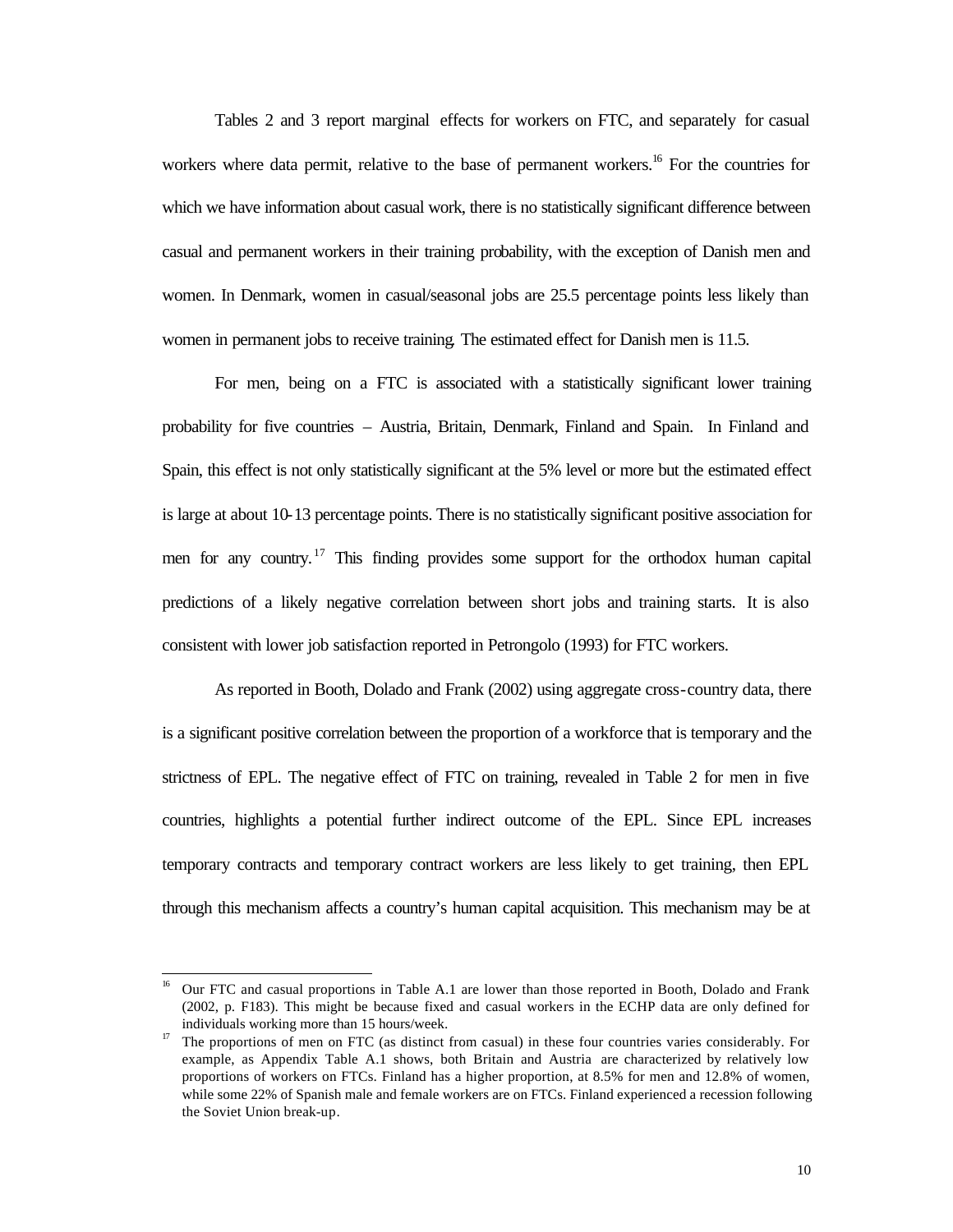work in Finland, for example, where the negative effect of a FTC is quite strong, at 10.3 percentage points, and where a relatively large proportion of men, 8.5%, are covered by FTCs.

For women (Table 3), in contrast, there is a positive correlation between FTC and the training-start probability for France (significant only at the 10% level), and a negative correlation for Denmark (significant at the 1% level) and for Finland (significant at the 1% level). The significant negative effect that was found for men in Finland is also present for women FTC workers in Finland (although of half its magnitude in absolute value).<sup>18</sup>

#### *Part-time*

l

In eight of our ten EU countries, part-time and full-time workers are as likely to start training in any year. Our sample includes only part-time workers working at least 15 hours per week, but nonetheless this is a striking result that does not accord with the predictions of human capital theory (which suggests that part-timers get less training as in part-time jobs there are fewer hours in which to capture the returns). The exceptions are Britain and Finland, where part-time men and women are less likely to be trained. The absolute value of the marginal effect is particularly large for British and Finnish men. In these two countries, the training probability for part-time men is estimated to be about 27 percentage points less compared to full-time men, *ceteris paribus*. Note, however, that male part-time incidence is very low in both countries (see Appendix Table A.1). While for Dutch women there is a small negative effect, this is statistically significant only at the 10 percent level.

<sup>18</sup> The lack of statistical significance of many of the FTC coefficients does not appear to be because FTCs are collinear with the youngest age or bottom quintile group dummies. For example, on average some 30% of FTC workers are older than 40, and typically only 30-40% of FTC workers are in the lowest fifth of the wage distribution (an exception is the Netherlands, where the figure is 62%).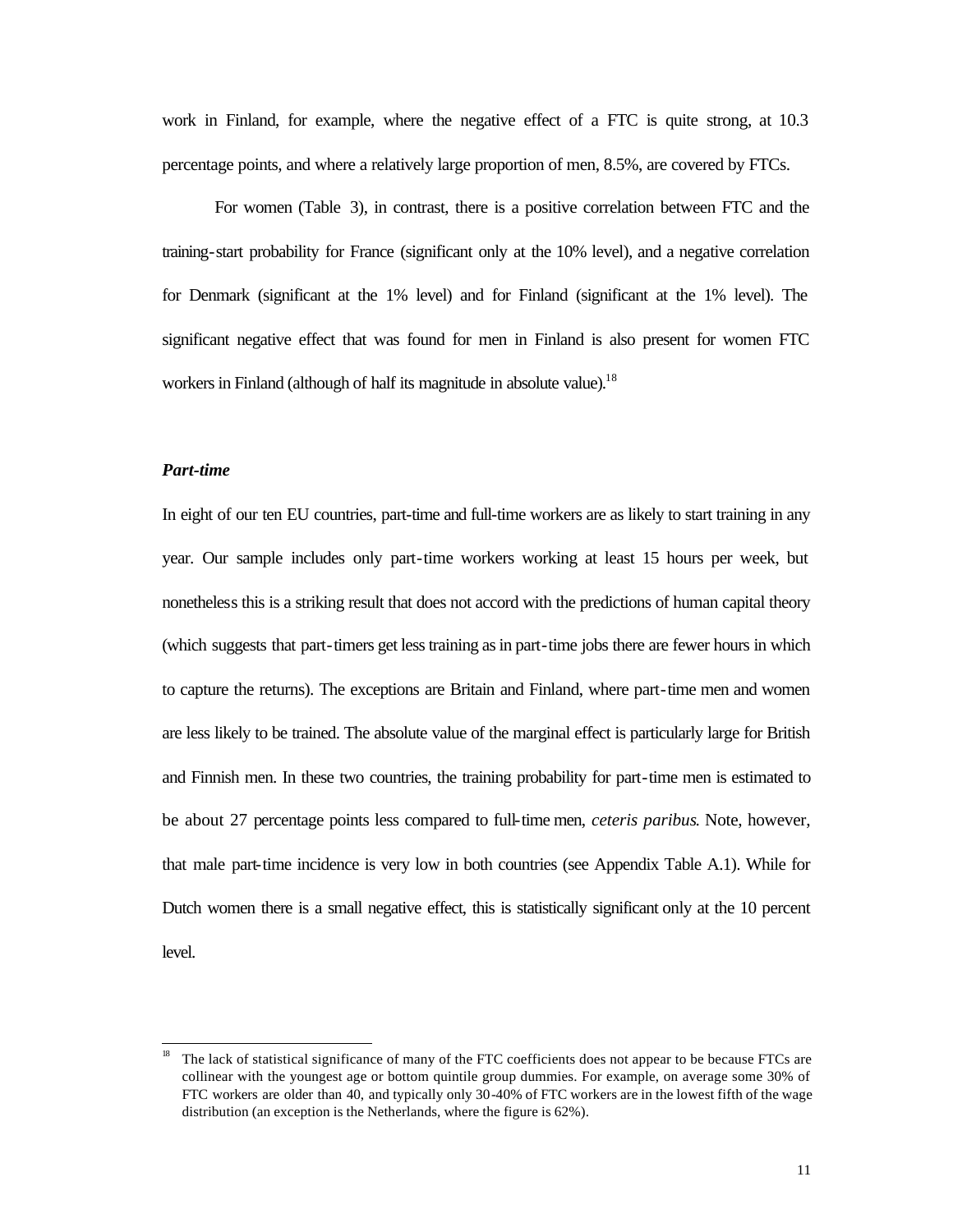#### *Public/Private Sector*

l

The results in Tables 2 and 3 show that public sector men and women in Belgium, Britain, Finland, France, and Spain are significantly more likely to be trained than their private sector counterparts.<sup>19</sup> Public sector men in Denmark and Ireland, and public sector women in Italy and the Netherlands are also significantly more likely to be trained. The marginal effect is quite large (about 13 percentage points) in the case of Finnish public sector men and women, and Danish men. Only in Austria does working in the public sector seem to have no effect on training starts for both men and women. For men, only in Italy and the Netherlands is there no statistically significant correlation between training starts and sector.

 These overall findings are as expected *a priori*. As noted in Booth (1991), to the extent that private sector firms are more constrained than public sector by the need to make profits, they may be less willing to finance training through fears of losing trained workers to rival non-training firms. They might also be subject to greater demand fluctuations, making worker redundancies expensive since the training investment would be lost.

#### *Complementarities between Education and Formal Training*

Existing evidence shows strong complementarities between education and training (see *inter alia*  Booth, 1991; Arulampalam and Booth, 1998; Brunello, 2001). Education levels of the working population – and their dispersion - differ considerably across EU countries, as inspection of the

<sup>19</sup> Public sector – any size. Notice that Finland and Denmark both have high proportions of women in the public sector. (Finland has 31% (men) and 54% (women), compared to 30% and 59% in Denmark). Other countries with many public sector workers, but not the same gender division, are Belgium, France and Italy. However, in all countries women are more likely to work in the public than the private sector.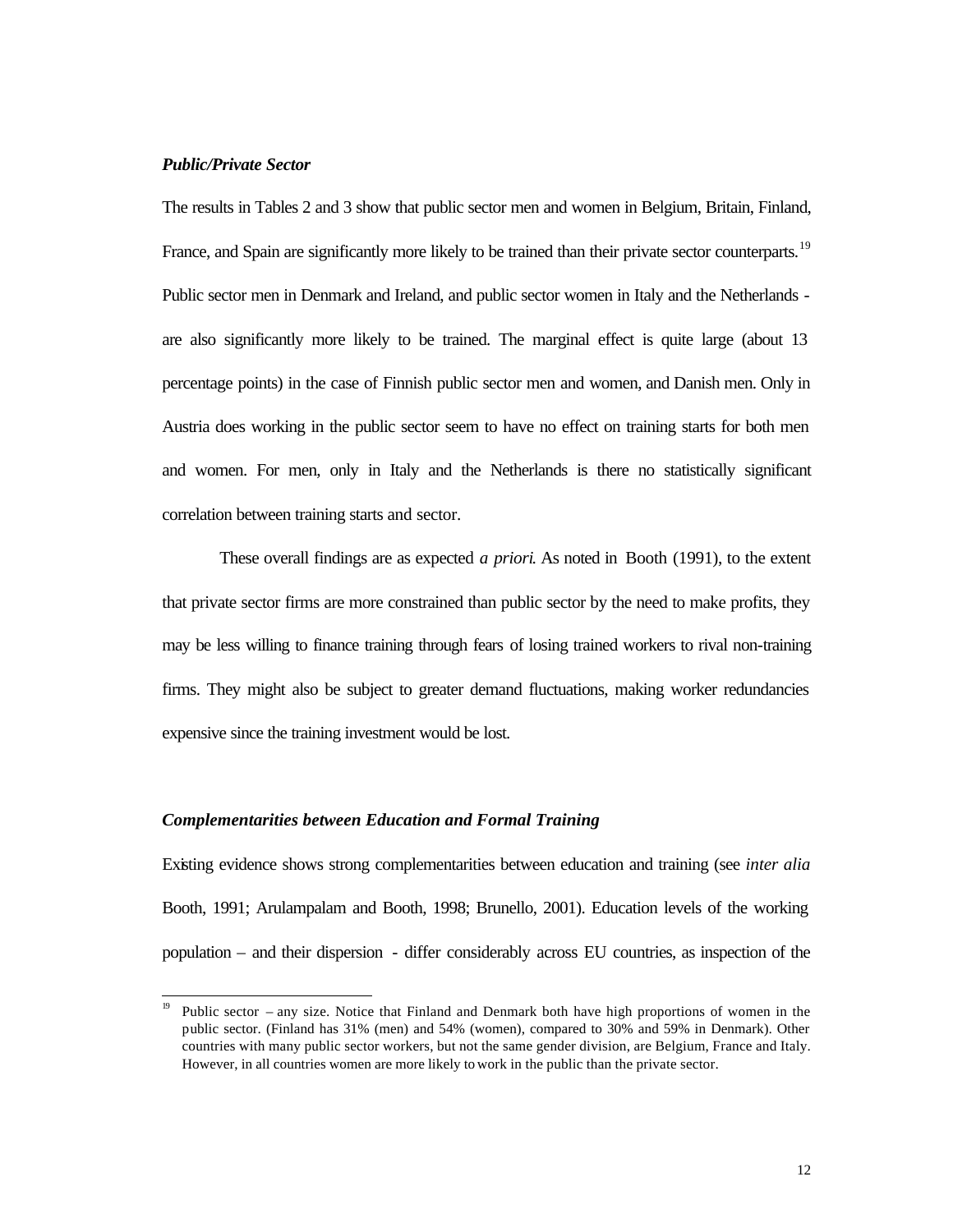means in Appendix Table A.1 makes clear. Education is categorised according to the International Standard Classification of Education (ISCED), where Levels 0-2 cover less than upper secondary education, level 3 is upper secondary education (e.g. GCE A-levels, baccalauréat) and levels 5-7 cover tertiary education, both university and non-university.<sup>20</sup>

We show that, estimating separate models for each country, for both men and women, there are seven out of ten countries in which highly educated individuals are significantly more likely to get training than the base group of less than upper secondary level.<sup>21</sup> For both sexes, the common set of countries comprises Britain, Denmark, Finland, Italy and Spain. However highly educated women in France and the Netherlands, and men in Austria and Ireland, are more likely to experience training starts than the base. Only in Belgium does education have no significant effect, ceteris paribus. In our companion paper (Arulampalam et al, 2003), we suggest that the complementarity of the education and training systems may explain some part of the observed differences in wage inequality across EU countries documented in, for example, Blau and Kahn  $(1996)^{22}$ 

#### *Quintile groups*

l

While we cannot include labour market experience or the number of previous jobs, (this information is not available in the ECHP), we do include quintile-group dummy variables to pick up the individual's position in the wage distribution for the wave prior to the training start. This should

 $20$  Note that there were no level 4 qualifications in our data.

<sup>&</sup>lt;sup>21</sup> The pattern of our estimates differs from that of Brunello (2001). This is not surprising, as he included nonworkers and young people in his analysis and used the ECHP as a cross-section in which countries were pooled. Our analysis also differs from Bassanini and Brunello (2003) who use the 1996 wave of the ECHP to investigate training for full-time men in seven countries.

Groot and Maassen van den Brink (2000) also argue that training can exacerbate wage inequality.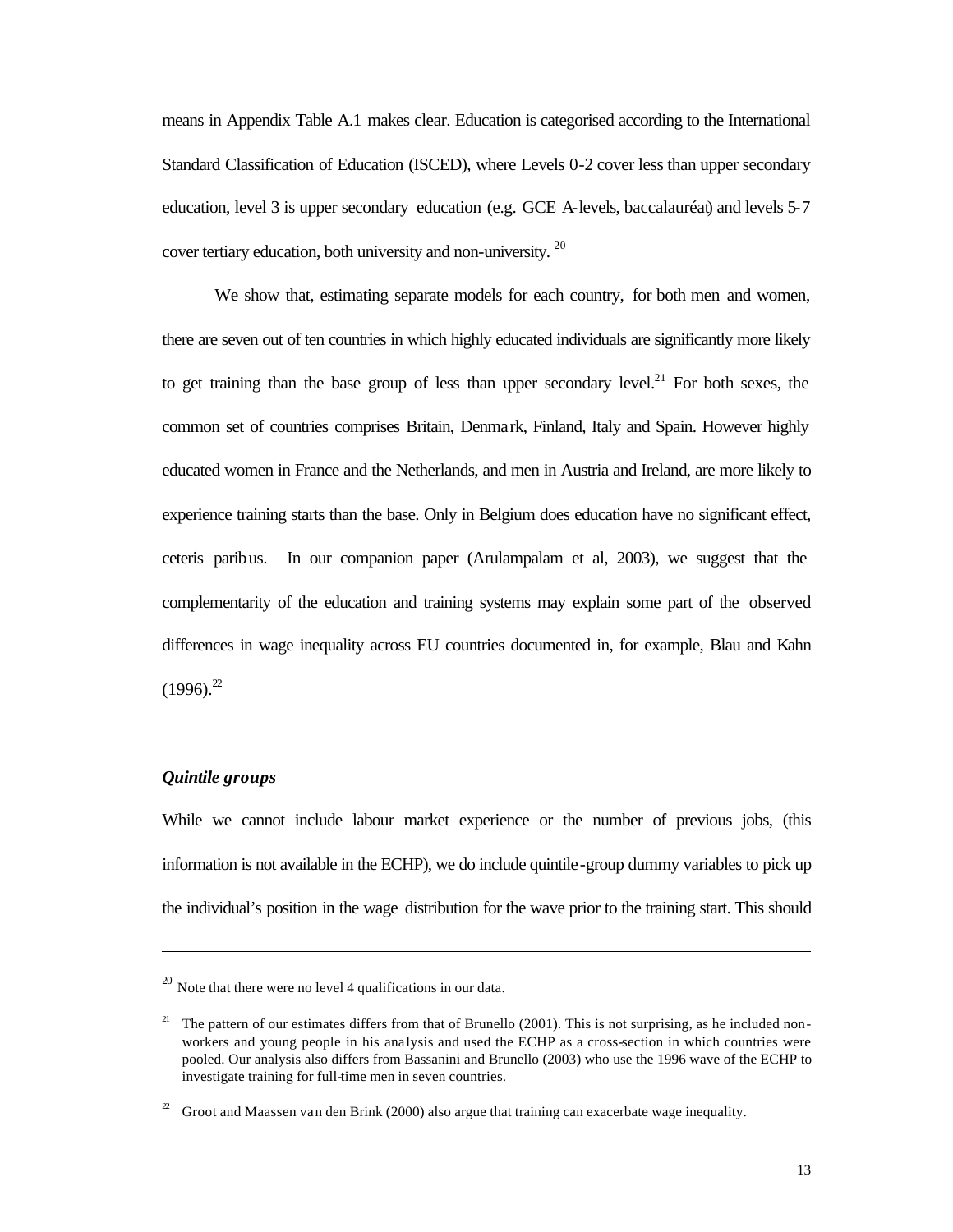account for the effect of past job history, training and education on the individual's earnings just prior to the receipt of training.

The results in Tables 2 and 3 show that in four countries – Austria, Britain, Finland and France – the lowest paid fifth of workers were less likely to begin training in any year than the highest paid fifth for both men and women. The magnitude of the effects in Finland is particularly large: 23 percentage points for men and 14 percentage points for women. In Ireland, Belgium and Spain, low paid men, though not women, are less likely to train; whilst in Denmark there is only a negative effect for low paid women. In the Netherlands, there is some evidence that women in the bottom fifth of the distribution do get more training, but there is no effect for men. In Italy there does not seem to be any effect for low paid men or women. Though the results also show some negative effects higher up the wage distribution, these are typically smaller.

#### *Unobserved heterogeneity*

Tables 2 and 3 report estimates of rho, the proportion of the total error variance accounted for by unobservable individual heterogeneity (such as unobservable ability). Our preferred model, for both men and women, is the random effects probit, as compared with a pooled cross-sectional model, since the null hypothesis that  $\text{rho} = 0$  is easily rejected for all countries. The estimates of rho range from 0.14 for Dutch women to 0.45 for French women, and from 0.22 for Spanish men to 0.43 for French men. They are generally lower in Denmark, Italy, the Netherlands and Spain. In these countries the regressors included in the model have done a relatively good job in capturing individual specific factors, which affect training. But there clearly remain important aspects of individual heterogeneity (perhaps owing in part to the particular institutional framework of each country) that remain unexplained.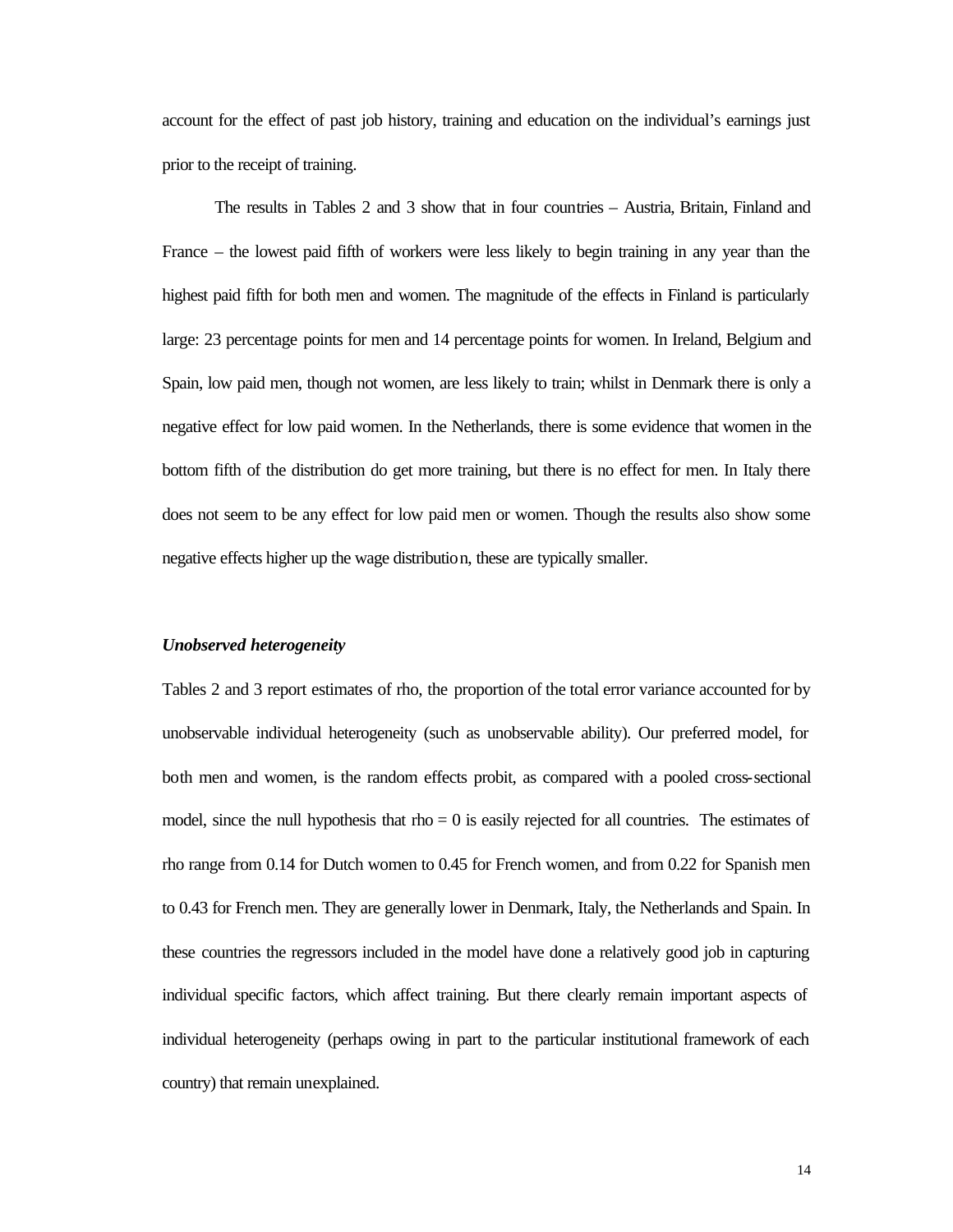#### **5. Gender Differences in Training Incidence**

We now investigate how much of the observed gender differences arise because of differing characteristics of women (for example, in some countries women are disproportionately found in the public sector), or because their characteristics are 'rewarded' differently. The latter might occur if the training probability for men differs from that of women because, for example, differences in preferences for training might make one gender more likely to accept training than the other. Alternatively, the probability of being trained for otherwise identical men and women might differ because one gender is more likely to be offered training opportunities by their employers, either because they are less likely to quit or because there is discrimination.

Another reason often put forward in the decomposition literature as to why 'returns' might differ is that institutions - as well as preferences and opportunities - might vary across two groups. However, in our case when considering intra-country gender differences, it is hard to think of institutional factors that could lead to differences in returns (where returns to characteristics are given by differences in the marginal effects of particular characteristics), apart from differences in any application of anti-discrimination legislation or in the ease with workers are laid off.

It is common in the literature to use either cross-sectional or pooled panel data estimates to decompose differences between two groups of individuals. Since our model is a random effects probit that accounts for unobserved individual-specific error components, we take a different route. After the estimation of the RE model, we use the Bayesian framework to estimate for each individual of each gender the unobserved individual-specific component.<sup>23</sup> We then use this, along with the vector of observable characteristics and the estimated coefficients, to predict the individual's training probability during the period. These predicted probabilities are then averaged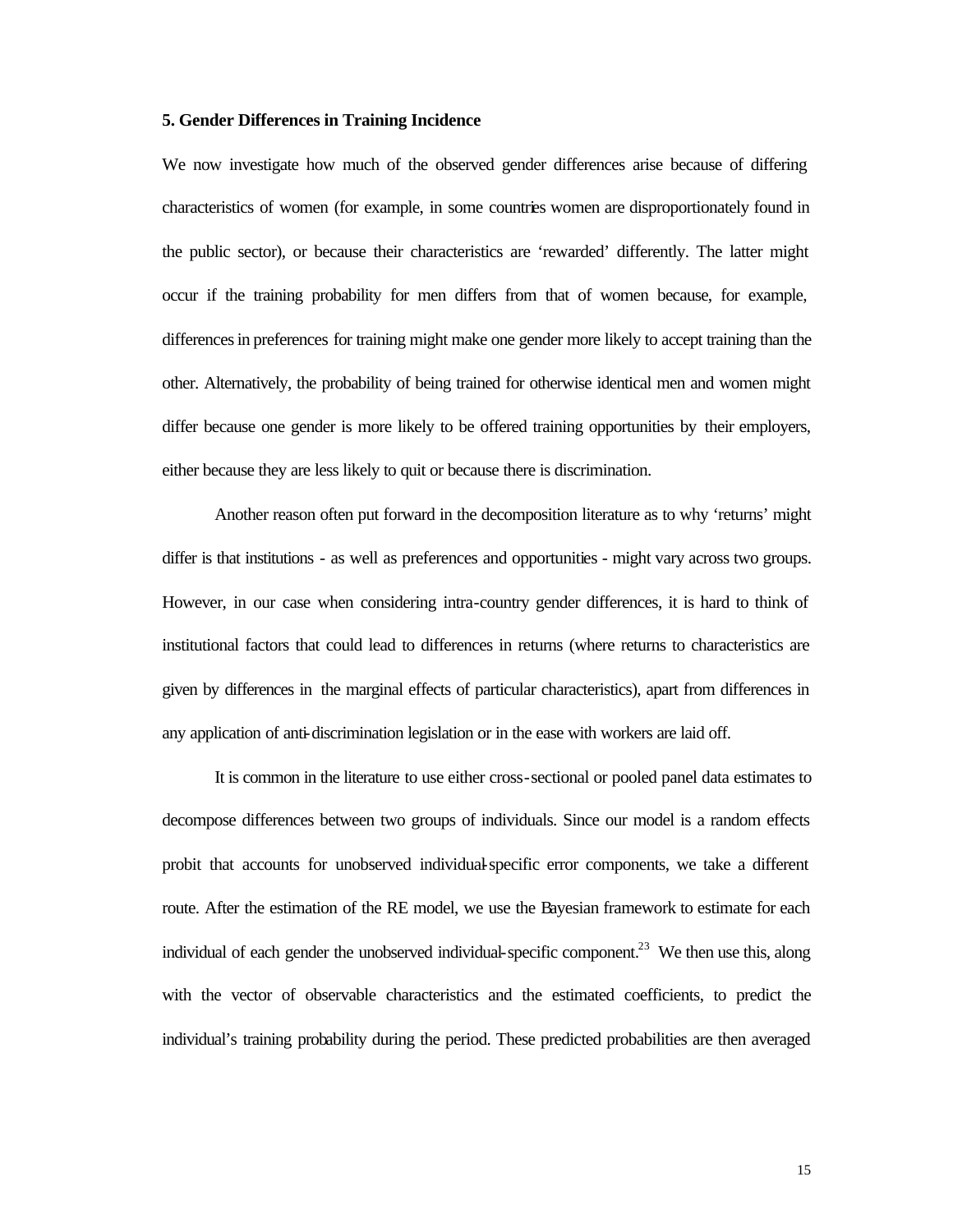over the full sample of observations for each gender. The resulting average is the probability of a randomly chosen individual undertaking training (Gomulka and Stern, 1990).<sup>24</sup>

For example, for men we calculate the predicted probability using their characteristics and the estimated coefficients (the impact of the characteristics on the probability). Then we also use the estimated coefficients from the female model to obtain the average predicted probability for males if the impact of their characteristics were the same as the females'. In Table 4, the 'own' predicted probabilities are reported along the leading/principal diagonal for each country and the 'other gender' predicted probabilities are reported along the off-diagonal.<sup>25</sup> Thus, for men in Austria, the average predicted training probability is 0.142, while for women it is 0.135. But if men had the same returns as women, then their predicted probability is 0.121 and if women had the same returns as men, their predicted probability is 0.151. The standard errors are then calculated along the lines suggested by Gomulka and Stern (1990).

For each set of four predictions, if the rows are more similar than the columns, then characteristics are more important than returns in explaining differences, and vice versa. In Italy and Spain the rows are clearly more similar than the columns. So it appears that in these two countries it is basically women's characteristics, which explain their higher training incidence relative to men (though a Spanish man does have a higher training probability than a woman with the same characteristics). As noted previously, the gender differences in training incidence are

 $23\,$ <sup>23</sup> Estimations were carried out using Stata7 (2001) and Limdep version 8 (2002). The gllamm command in Stata provides the estimate of  $\alpha_i$ . These estimates are sometimes referred to as the empirical Bayes predictions or shrinkage estimates (Goldstein, 2003).

<sup>&</sup>lt;sup>24</sup> Another method is to calculate predicted probabilities using sample averages of the variables used in the analysis and ignoring the individual specific unobservable component. This method, appropriate for linear models, is routinely used in decomposition analysis. Since the representative individual given by the sample characteristics is not a real individual we do not use this technique. Although we pursue the most appropriate analysis, its chief disadvantage is that we are unable to provide an inter-country decomposition because of the presence of regional dummy variables in the country-specific models (Leuven and Oosterbeek, 1999).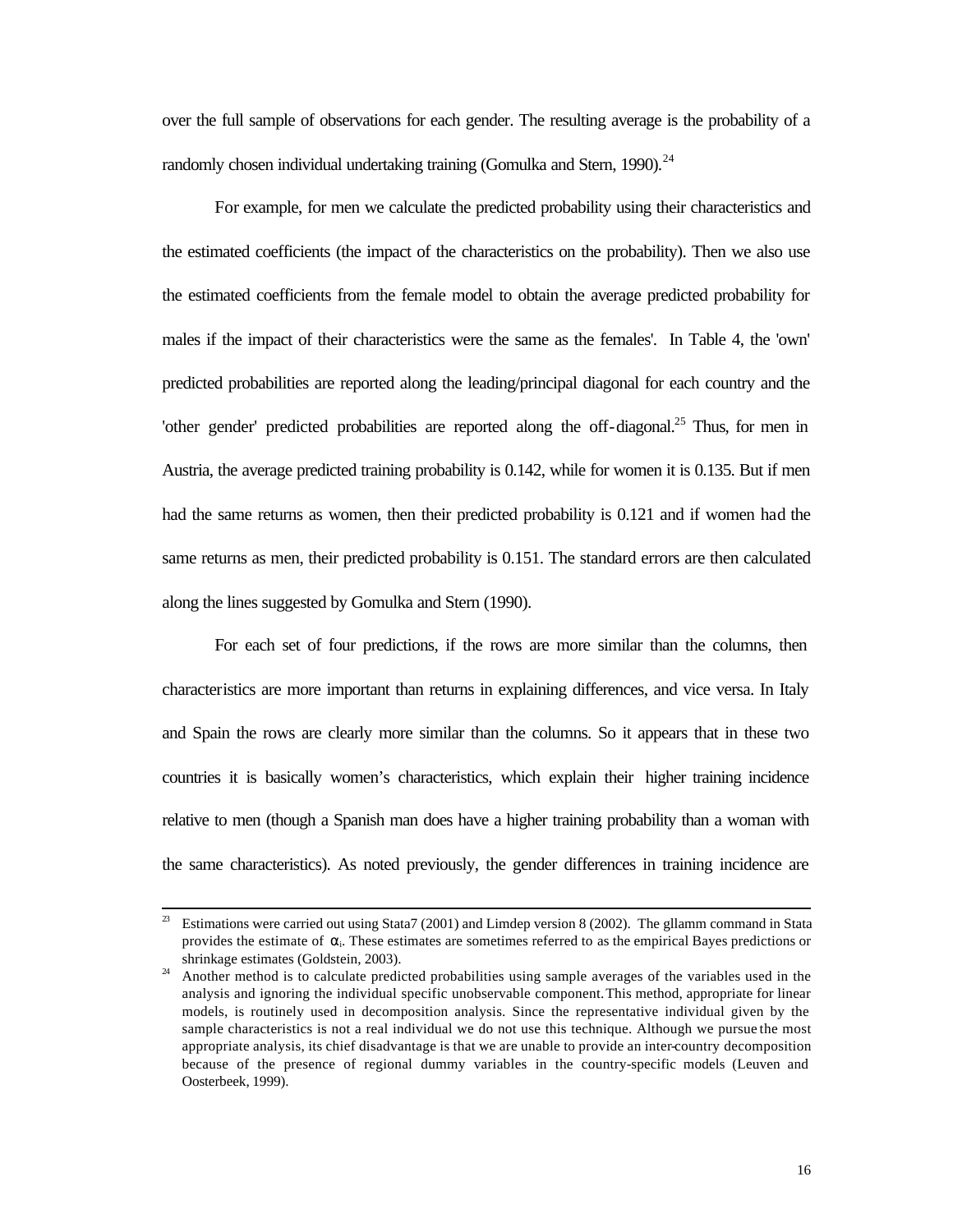statistically significant in Italy and Spain.

The other two countries with significantly different incidences are Denmark and Finland. In Denmark, holding coefficients constant, female characteristics favour training. But for a woman with typical characteristics, training would be higher with a man's returns. So the two effects oppose one another, but it seems that the characteristics 'win'. In Finland, on the other hand, both characteristics and returns favour female training. This is also the case in the Netherlands, though as the columns are more similar, the effect of returns is the more important. However, as noted, there is no overall statistically significant difference in the training incidence of men and women in the Netherlands.

In the remaining countries the differences in incidence are not significant, but these similarities can mask some competing effects. For example in Austria, female characteristics favour training but they are counteracted by lower returns for women. In Belgium and Britain the picture is more ambiguous. Women with typical characteristics would get less training with men's returns, or with men's characteristics, but on the other hand, men would get less training if they had women's characteristics. In France and Ireland, Table 4 does not suggest any significant differences between the effects of characteristics and returns.

#### **5. Conclusions**

l

In this paper we established some stylised facts about work-related training in European Union countries and investigated gender differences using decomposition analysis. Our interest was in: 'lifelong learning'; the relationship between fixed-term contracts and training; part-time versus fulltime work; public and private sector training; complementarities between education and training;

<sup>25</sup> If the model had been a random-effects logit, the own predicted probabilities would have been the same as the actual raw data training incidence. In probit models such as ours, they are approximately the same.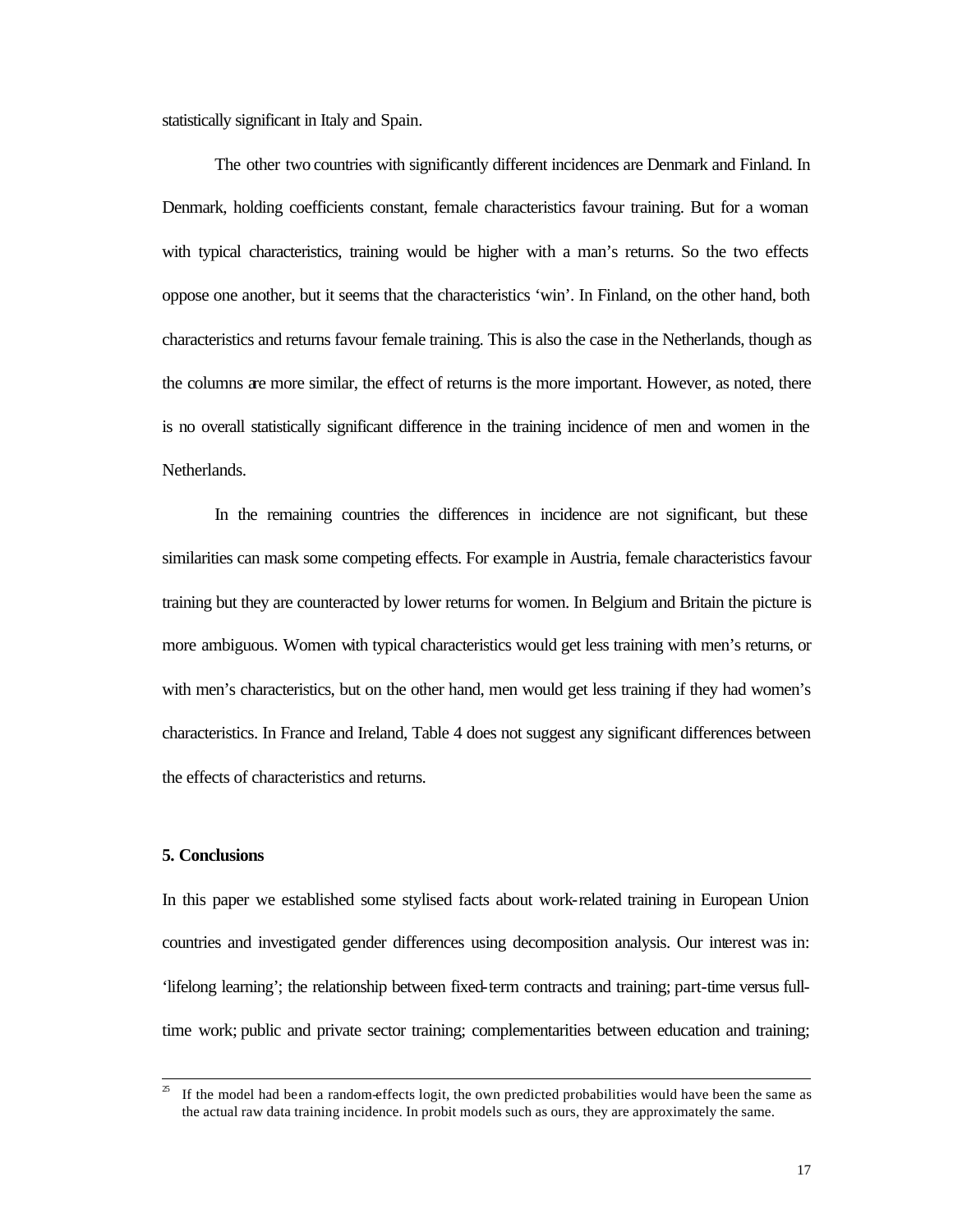and the individual's position in the wage distribution prior to training. Our analysis yielded the following stylised facts for employed men and women aged between 25 and 54 years:

- Women are no less likely than men to start a training course. In Denmark, Finland, Italy and Spain they are considerably more likely to undertake training (by between 10% and 60%).
- In Italy and Spain, women's different characteristics explain their different training probabilities relative to men. In Denmark and Finland differing returns also seem important. In other countries, similar overall incidences across the sexes can hide the opposing effects of characteristics and returns.
- The countries with the highest predicted and actual formal training probabilities are Denmark, Britain and Finland, all with probabilitie s for both men and women of over 35%. The next highest country was Austria, with 16%.
- For women, there is little correlation between the probability of starting formal training and age, which provides some evidence of 'lifelong learning'. However, there is a significant negative age effect for men in nine out of our ten EU countries.
- For men, being on a FTC is associated with a significantly lower training probability for five countries – Austria, Britain, Denmark, Finland and Spain. This finding provides some support for the orthodox human capital predictions of the likely correlation – negative between short jobs and training starts. For women in most countries, there is no statistically significant correlation. For the countries for which we have information about casual work, only for Danish men and women is there a statistically significant negative effect of casual work on training.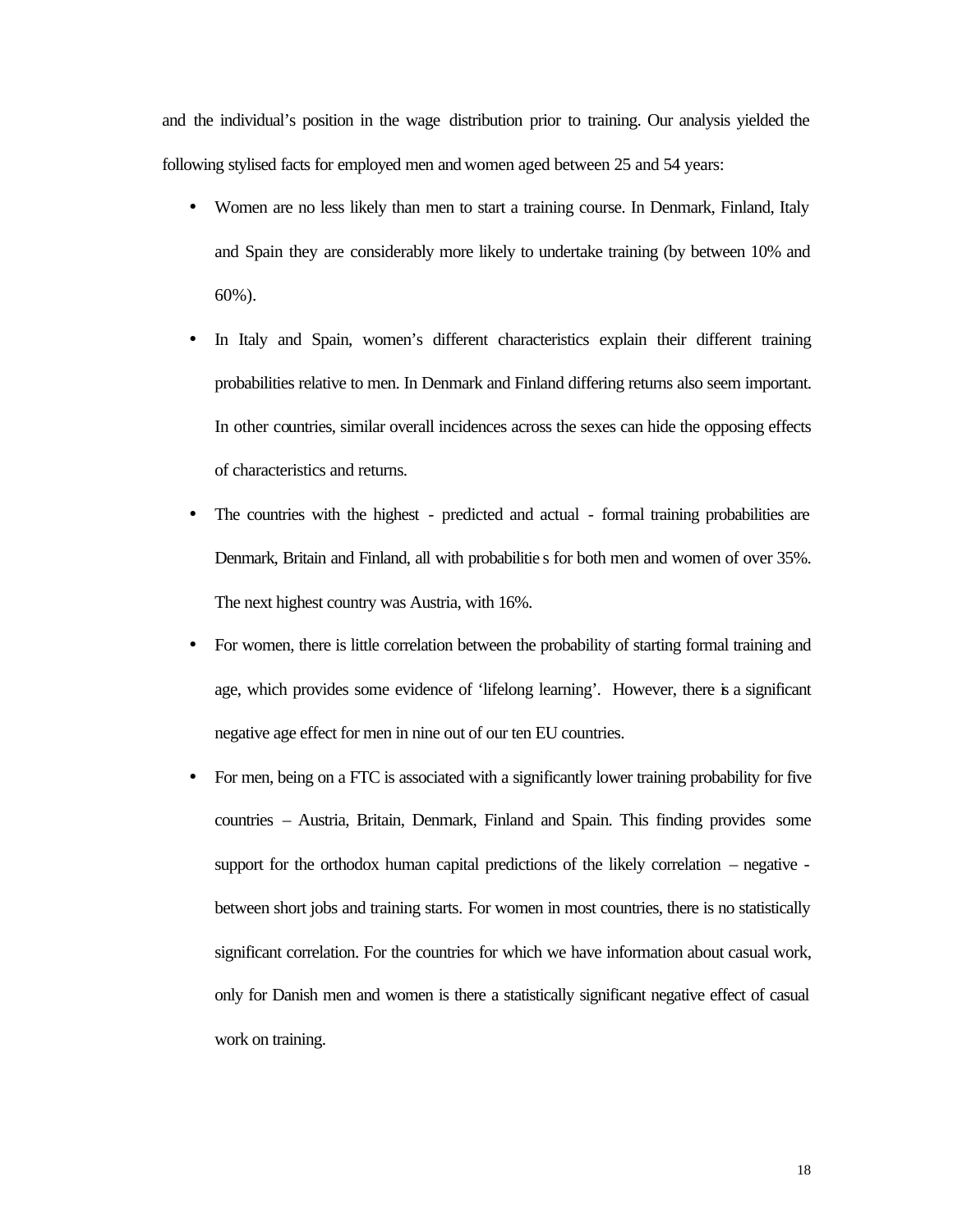- In eight of our ten EU countries, part-time and full-time workers are equally likely to start training in any year, a result that does not accord with the predictions of human capital theory. The exceptions were men and women in Britain and Finland.
- For most EU countries, participation in training is higher in the public sector than in the private sector for both sexes. These findings are as expected a priori.
- For most countries, highly educated individuals are significantly more likely to start training than those with low educational qualifications, even taking account of their position in the wage distribution in the previous wave.
- In all countries except Italy and the Netherlands workers in the bottom part of the wage distribution get less training *ceteris paribus.* But in the Netherlands there is evidence that the lowest paid are more likely to undertake training.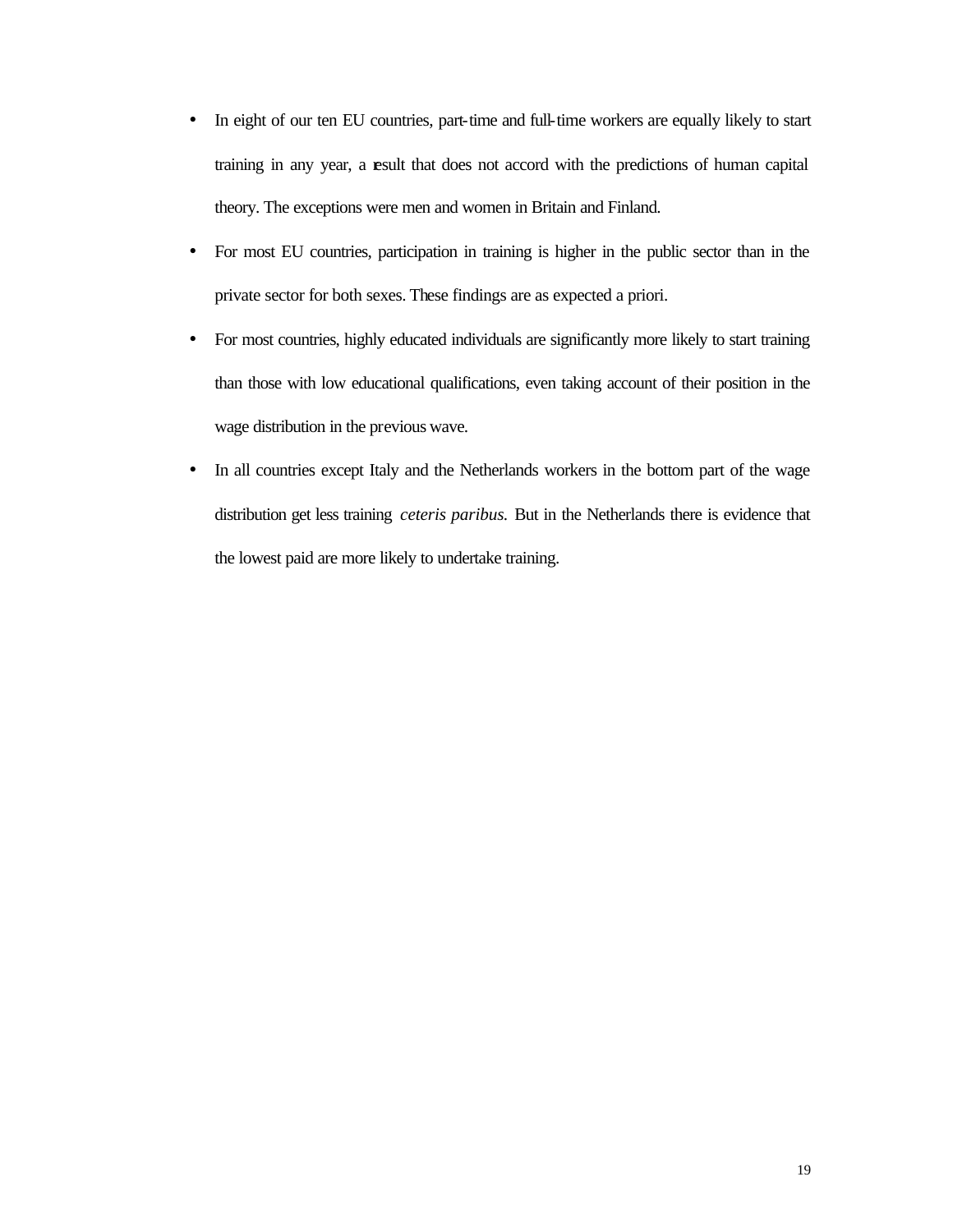#### **References**

- Arulampalam, Wiji and Alison L Booth (1998), "Training and Labour Market Flexibility: Is there a Trade-off?" *The British Journal of Industrial Relations*, December 1998, 36(4) pp521- 536.
- Arulampalam, Wiji, Alison L Booth and Mark L Bryan, (2003), "Asymmetries in the Training Effect on European Union Wages", mimeo, University of Essex.
- Autor, David H. (2001) "Why Do Temporary Help Firms Provide Free General Skills Training?", March 2001, MIT Dept. of Economics Working Paper No. 01-03.
- Bassanini, Andrea, and Giorgio Brunello (2003) "Is Training More Frequent When Wage Compression is Higher? Evidence from the European Community Household Panel". IZA Discussion Paper No. 839, August.
- Blanchard, Olivier, and Augustin Landier, (2002)"The Perverse Effects of Partial Labour Market Reform: Fixed term Contracts in France," *The Economic Journal,* 112, F214-244, June.
- Blau, Francine and Lawrence Kahn (1996), "Wage Structure and Gender Earnings Differentials: An International Comparison", *Economica*, New Series, Vol. 63, No. 250, Supplement: Economic Policy and Income Distribution, pp. S29-S62.
- Booth, Alison L. (1991), "Job-related Formal Training: Who Receives it and What is it Worth?", *Oxford Bulletin of Economics and Statistics* 53(3) pp 281-94, August.
- Booth, Alison L., Juan Dolado and Jeff Frank. 2002. 'Introduction to the Symposium on Temporary Work.' *The Economic Journal,* 112, F181-F188, June.
- Booth, Alison L., Marco Francesconi and Jeff Frank. 2002. 'Temporary Jobs: Stepping Stones or Dead Ends?' June, *The Economic Journal,* 112, F189-F213, June.
- Brunello, Giorgio. 2001. "On the Complementarity between Education and Training in Europe." IZA Discussion Paper No. 309, June. http://www.iza.org/
- Chamberlain, Gary. 1980. 'Analysis of covariance with qualitative data', *Review of Economic Studies*, 47, 225-238.
- Dolado Juan.J., Carlos Garcia Serrano and Juan F. Jimeno, (2002) "Drawing Lessons from the Boom in Temporary Jobs in Spain," *The Economic Journal,* 112, F270-F295, June.
- Gllamm (2001) Software for the estimation of Generalised Linear Latent and Mixed Models, a routine in Stata by Sophia Rabe-Hesketh, Andrew Pickles and Anders Skrondal.
- Goldstein, Harvey (2003). Multilevel Statistical Models, 3<sup>rd</sup> Edition, Kendall's Library of Statistics 3, Arnold, London.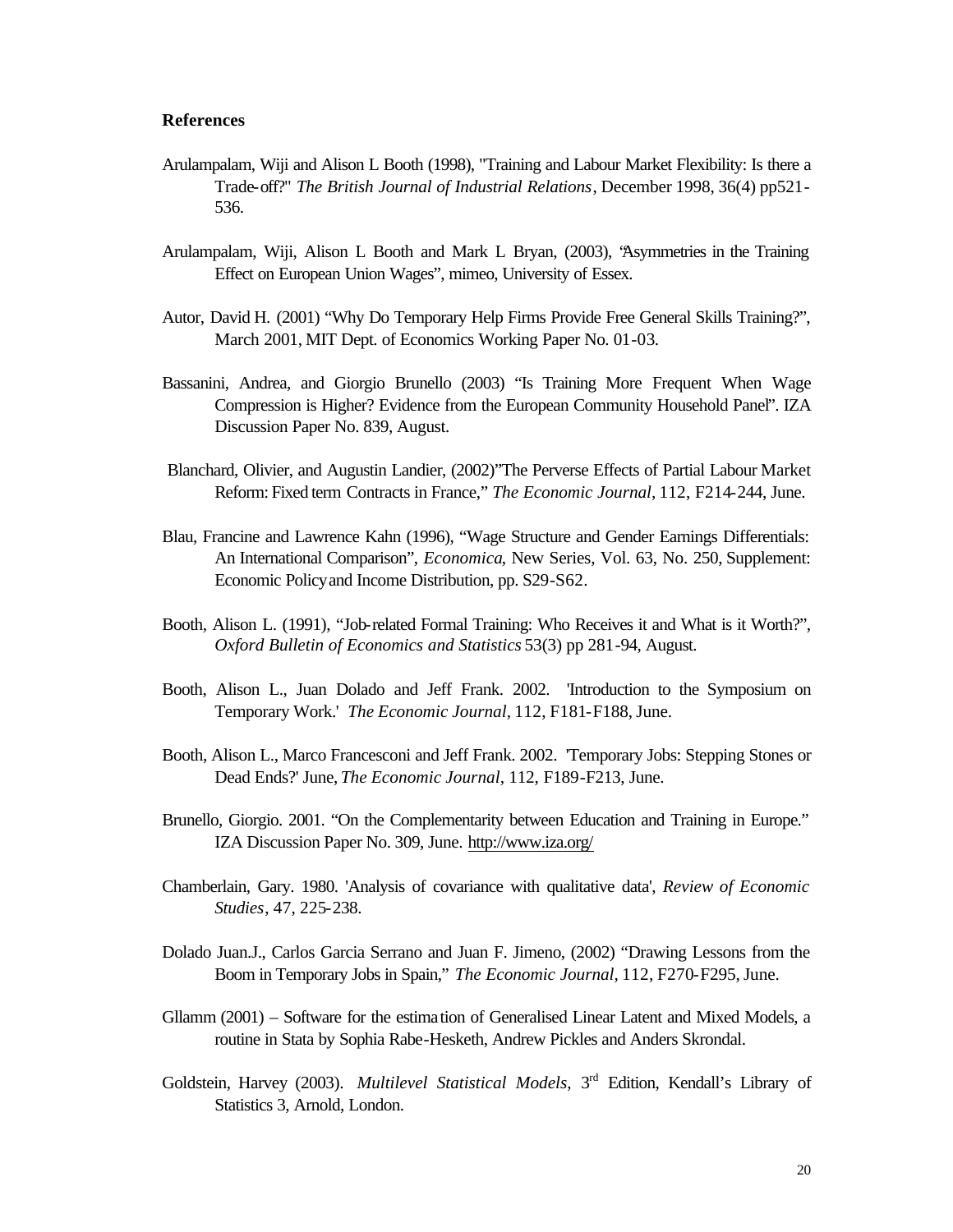- Gomulka, Joanna and Nicholas Stern (1990) "The Employment of Married Women in the United Kingdom 1970-83." *Economica,* 57, pp.171-199.
- Groot, W and H. Maassen Van den Brink (2000) 'State Dependency in Firm-related Training: A Random effects Ordered Probit Model'. Mimeo, Scholar Programme, University of Amsterdam.
- Heckman, J. J. (1981) "The incidental parameters problem and the problem of initial conditions in estimating a discrete time-discrete data stochastic process", in *Structural Analysis of Discrete Data with Econometric Applications*, eds. C. F. Manski and D. McFadden, 114-178, Cambridge: MIT Press.
- Holmlund Bertil and Donald Storrie (2002) "Temporary Work in Turbulent Times: The Swedish Experience," *The Economic Journal,* 112, F2245-F269, June.
- Hyslop, Dean R. (1999), State dependence, serial correlation and heterogeneity in intertemporal labour force participation of married women, *Econometrica*, 67(6), 1255-94.
- Leuven, Edwin, and Hessel Oosterbeek. 1999. "Demand and Supply of Work-related Training: Evidence from Four Countries." *Research in Labor Economics,* Vol. 18, pp. 303-30.
- Limdep 2002. *Limdep Software, Version 8*, Econometric Software, Inc.
- Lucas, Robert E. Jr. 1988. "On the Mechanics of Economic Development." *Journal of Monetary Economics*, Vol. 22, pp. 3-42.
- Lynch, Lisa M. 1994. ed. *Training and the Private Sector: International Comparisons.*  Chicago: University of Chicago Press.
- OECD. 1999. "Training of Adult Workers in OECD Countries: Measurement and Analysis." Chapter 3 in OECD *Employment Outlook*, pp. 134-175, Paris: OECD.
- Petrongolo, Barbara (2003). "Gender Segregation in Employment Contracts". Mimeo, Department of Economics, London School of Economics.
- Romer, Paul M. 1990. "Endogenous Technological Change." *Journal of Political Economy*, Vol. 98, No. 5 (part 2), pp. S71-S102.
- Ryan, P., (2001) 'The School-to-Work Transition: A Cross-National Perspective', *Journal of Economic Literature*, Vol. XXXIX, March, pp 34-92.
- Stata 7 (2000). *Stata Statistical Software,* Stata Corporation, USA.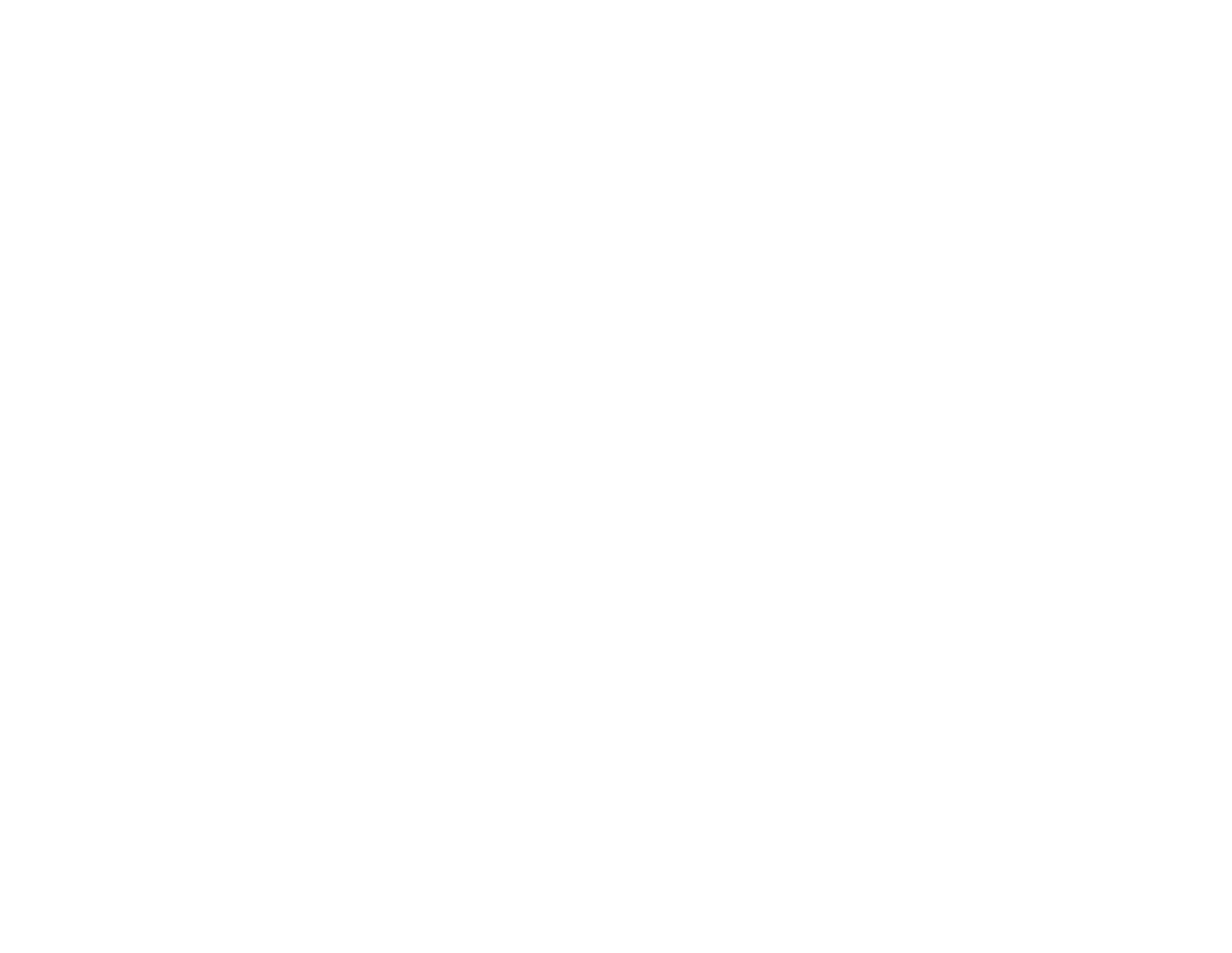|                              | Austria | Belgium | <b>Britain</b> | Denmark | Finland | France  | <b>Ireland</b> | Italy    | Netherlands Spain |         |
|------------------------------|---------|---------|----------------|---------|---------|---------|----------------|----------|-------------------|---------|
| Incidence of training starts |         |         |                |         |         |         |                |          |                   |         |
| $(1)$ All                    | 0.16(4) | 0.14(6) | 0.41(2)        | 0.42(1) | 0.34(3) | 0.15(5) | 0.09(8)        | 0.06(10) | 0.07(9)           | 0.10(7) |
| $(2)$ Men                    | 0.16(4) | 0.14(6) | 0.41(2)        | 0.42(1) | 0.34(3) | 0.15(5) | 0.09(8)        | 0.06(10) | 0.07(9)           | 0.10(7) |
| (3)<br>Women                 | 0.16(4) | 0.13(5) | 0.43(2)        | 0.47(1) | 0.41(3) | 0.16(4) | 0.10(7)        | 0.09(8)  | 0.08(9)           | 0.12(6) |

#### **Table 1: Training Participation across Europe for Men and Women in Employment Aged 25-54 Years**

Notes: Cross-country ranks are in parentheses. Estimates are weighted using the supplied weights (PG003), which account for non-random sample selection due to the survey design and patterns of individual non-response. The statistics can therefore be taken as representative of each country's population.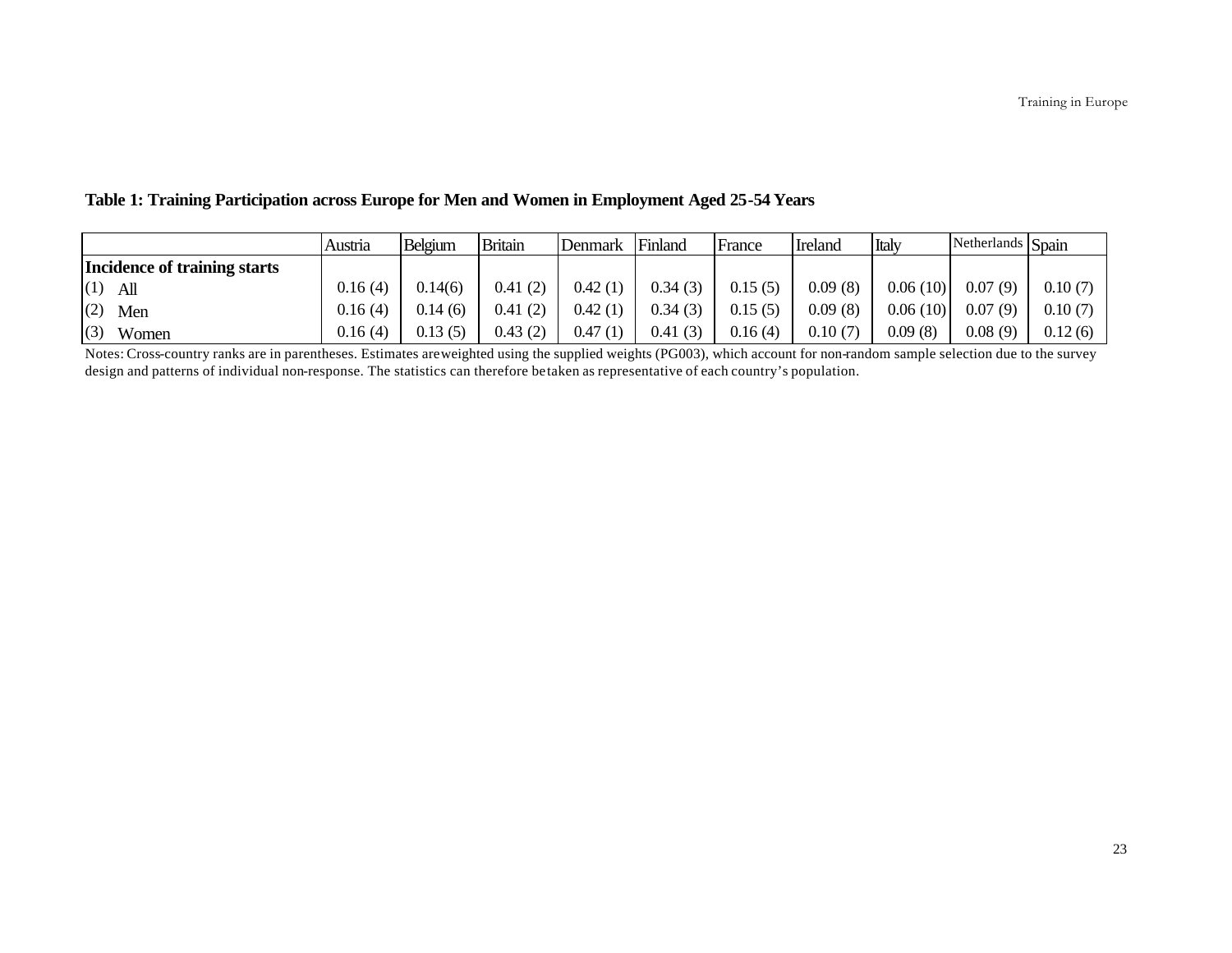| <b>Variable</b>          | <b>Austria</b> | <b>Belgium</b> | <b>Britain</b> | <b>Denmark</b> | <b>Finland</b> | <b>France</b> | <b>Ireland</b> | <b>Italy</b> | <b>Netherlands</b> | Spain      |
|--------------------------|----------------|----------------|----------------|----------------|----------------|---------------|----------------|--------------|--------------------|------------|
| 30-39 year old           | $-0.031*$      | 0.001          | $-0.017$       | $-0.012$       | $-0.039$       | $-0.025**$    | $-0.014$       | $-0.001$     | $-0.025***$        | $-0.020**$ |
|                          | (0.018)        | (0.020)        | (0.022)        | (0.027)        | (0.033)        | (0.011)       | (0.014)        | (0.007)      | (0.009)            | (0.010)    |
| 40-49 year old           | $-0.053**$     | $-0.045**$     | $-0.074***$    | $-0.037$       | $-0.067*$      | $-0.066***$   | $-0.033**$     | $-0.010$     | $-0.056***$        | $-0.027**$ |
|                          | (0.021)        | (0.022)        | (0.025)        | (0.028)        | (0.035)        | (0.012)       | (0.016)        | (0.007)      | (0.010)            | (0.011)    |
| 50-54 year old           | $-0.097***$    | $-0.074***$    | $-0.078**$     | $-0.091***$    | $-0.105**$     | $-0.107***$   | $-0.025$       | $-0.013$     | $-0.074***$        | $-0.032**$ |
|                          | (0.030)        | (0.027)        | (0.033)        | (0.035)        | (0.042)        | (0.017)       | (0.019)        | (0.009)      | (0.014)            | (0.014)    |
| Fixed term contract      | $-0.069*$      | 0.036          | $-0.098*$      | $-0.125**$     | $-0.103***$    | 0.005         | 0.001          | $-0.002$     | 0.009              | $-0.016*$  |
|                          | (0.039)        | (0.025)        | (0.052)        | (0.052)        | (0.038)        | (0.017)       | (0.026)        | (0.010)      | (0.021)            | (0.009)    |
| Casual / seasonal        | 0.022          | 0.068          | $-0.054$       | $-0.115**$     | $-0.073$       |               | $-0.005$       | $-0.005$     | 0.039              | $-0.010$   |
|                          | (0.130)        | (0.111)        | (0.078)        | (0.047)        | (0.093)        |               | (0.039)        | (0.027)      | (0.063)            | (0.046)    |
| Part-time                | $-0.022$       | $-0.100$       | $-0.266***$    | $-0.120$       | $-0.269***$    | $-0.012$      | $-0.025$       | 0.001        | $-0.001$           | 0.001      |
|                          | (0.061)        | (0.061)        | (0.098)        | (0.087)        | (0.099)        | (0.031)       | (0.035)        | (0.012)      | (0.026)            | (0.028)    |
| Public sector            | 0.024          | $0.059**$      | $0.075**$      | $0.135***$     | $0.132***$     | $0.056***$    | $0.044**$      | 0.006        | 0.014              | $0.040***$ |
|                          | (0.023)        | (0.024)        | (0.033)        | (0.030)        | (0.030)        | (0.015)       | (0.021)        | (0.007)      | (0.014)            | (0.011)    |
| $2nd$ level education    | $0.066**$      | $-0.014$       | 0.021          | $0.058*$       | 0.031          | 0.001         | $0.056***$     | $0.023***$   | 0.003              | $0.041***$ |
|                          | (0.029)        | (0.017)        | (0.028)        | (0.030)        | (0.029)        | (0.010)       | (0.015)        | (0.006)      | (0.008)            | (0.009)    |
| $3rd$ level education    | $0.080**$      | 0.006          | $0.108***$     | $0.081**$      | $0.102***$     | 0.005         | $0.066***$     | $0.024***$   | $-0.013$           | $0.051***$ |
|                          | (0.038)        | (0.016)        | (0.023)        | (0.034)        | (0.035)        | (0.013)       | (0.018)        | (0.008)      | (0.010)            | (0.010)    |
| $1st$ fifth of wage dist | $-0.088***$    | $-0.096***$    | $-0.090***$    | 0.023          | $-0.225***$    | $-0.078***$   | $-0.054**$     | $-0.012$     | $-0.005$           | $-0.030**$ |
|                          | (0.026)        | (0.023)        | (0.033)        | (0.031)        | (0.039)        | (0.016)       | (0.024)        | (0.008)      | (0.011)            | (0.014)    |
| $2nd$ fifth of wage dist | $-0.074***$    | $-0.057***$    | $-0.093***$    | 0.006          | $-0.157***$    | $-0.038***$   | $-0.048**$     | $-0.020***$  | $-0.007$           | $-0.029**$ |
|                          | (0.021)        | (0.020)        | (0.028)        | (0.030)        | (0.033)        | (0.013)       | (0.019)        | (0.007)      | (0.010)            | (0.012)    |
| $3rd$ fifth of wage dist | $-0.076***$    | $-0.028$       | $-0.016$       | 0.016          | $-0.133***$    | $-0.028**$    | $-0.015$       | 0.000        | 0.008              | $-0.005$   |
|                          | (0.019)        | (0.019)        | (0.024)        | (0.030)        | (0.031)        | (0.012)       | (0.015)        | (0.006)      | (0.009)            | (0.009)    |
| $4th$ fifth of wage dist | $-0.030*$      | $-0.012$       | 0.018          | 0.019          | $-0.113***$    | $-0.010$      | $-0.011$       | $-0.006$     | 0.000              | $-0.001$   |
|                          | (0.017)        | (0.016)        | (0.021)        | (0.025)        | (0.025)        | (0.010)       | (0.011)        | (0.005)      | (0.009)            | (0.008)    |
| Estimated Rho [p-value]  | $0.380***$     | $0.333***$     | $0.411***$     | $0.225***$     | $0.318***$     | $0.434***$    | $0.388***$     | $0.237***$   | $0.246***$         | $0.221***$ |
|                          | [0.000]        | [0.000]        | [0.000]        | [0.000]        | [0.000]        | [0.000]       | [0.000]        | [0.000]      | [0.000]            | [0.000]    |
| Observations             | 4241           | 4091           | 5361           | 4478           | 3367           | 9695          | 3781           | 9338         | 8315               | 8274       |

**Table 2: RE Training Probits for Selected Variables (tenure omitted) - Marginal Effects (standard error) for Men**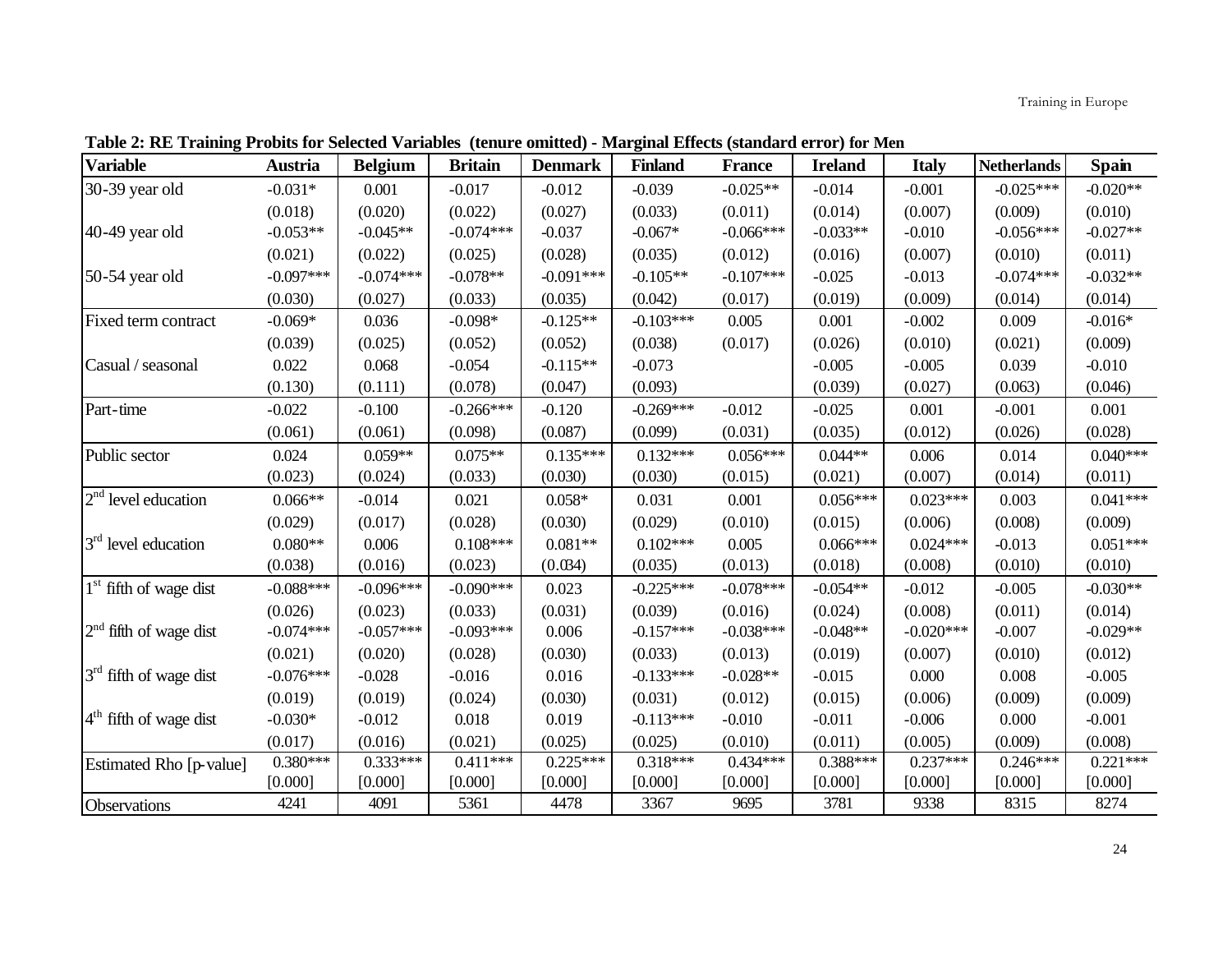Notes: Asterisks denote level of significance: \* 10%, \*\* 5%, \*\*\* 1%. Other controls included but not reported are: dummies for married or cohabiting, health affects daily life, presence of children under 12, firm size in private sector, occupation, region, industry and year. Dummies were also included for cases where there were a very large number of missing values.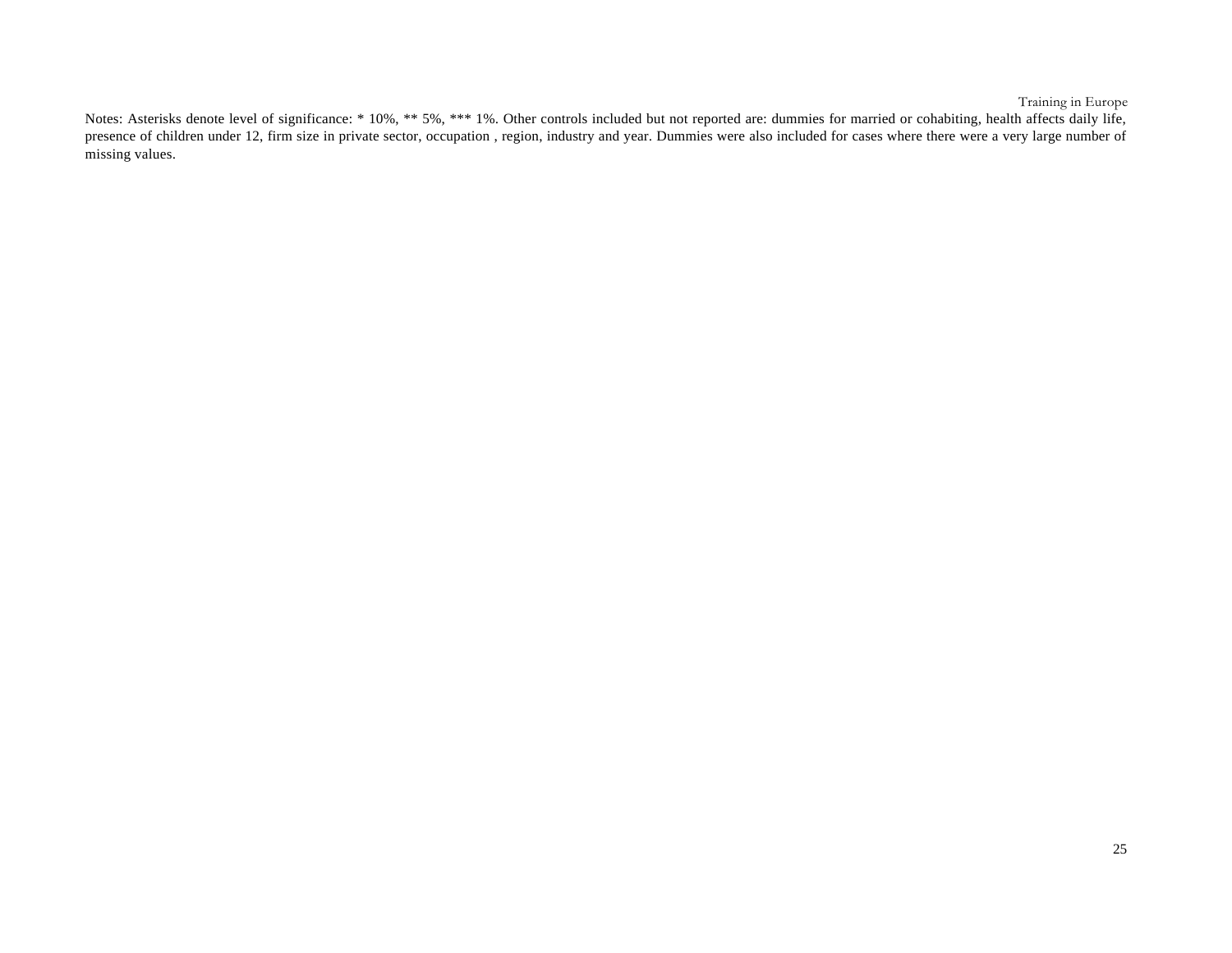| Table 3: RE Training Probits for Selected Variables (tenure omitted) - Marginal Effects (standard errors) for Women |  |  |
|---------------------------------------------------------------------------------------------------------------------|--|--|
|                                                                                                                     |  |  |

| <b>Variable</b>          | <b>Austria</b> | <b>Belgium</b> | <b>Britain</b> | <b>Denmark</b> | <b>Finland</b> | <b>France</b> | <b>Ireland</b> | <b>Italy</b> | <b>Netherlands</b> | <b>Spain</b> |
|--------------------------|----------------|----------------|----------------|----------------|----------------|---------------|----------------|--------------|--------------------|--------------|
| 30-39 year old           | $0.038*$       | 0.015          | 0.002          | 0.005          | $-0.050$       | $-0.007$      | $-0.015$       | 0.017        | 0.000              | $-0.024$     |
|                          | (0.022)        | (0.017)        | (0.023)        | (0.031)        | (0.040)        | (0.012)       | (0.017)        | (0.011)      | (0.011)            | (0.016)      |
| 40-49 year old           | 0.023          | $-0.016$       | $-0.008$       | 0.029          | $-0.048$       | $-0.015$      | $-0.020$       | $0.023*$     | $-0.007$           | $-0.010$     |
|                          | (0.023)        | (0.021)        | (0.026)        | (0.032)        | (0.041)        | (0.013)       | (0.019)        | (0.012)      | (0.012)            | (0.017)      |
| 50-54 year old           | $-0.037$       | $-0.046$       | $-0.030$       | 0.042          | $-0.059$       | $-0.039**$    | $-0.021$       | 0.022        | $-0.010$           | $-0.029$     |
|                          | (0.036)        | (0.031)        | (0.032)        | (0.040)        | (0.047)        | (0.019)       | (0.029)        | (0.015)      | (0.017)            | (0.024)      |
| Fixed term contract      | 0.039          | 0.002          | $-0.015$       | $-0.112***$    | $-0.048*$      | $0.035*$      | 0.015          | $-0.016$     | $-0.011$           | $-0.006$     |
|                          | (0.030)        | (0.022)        | (0.044)        | (0.039)        | (0.029)        | (0.018)       | (0.026)        | (0.015)      | (0.025)            | (0.014)      |
| Casual / seasonal        |                | $-0.054$       | $-0.056$       | $-0.255***$    | $-0.165$       |               | $-0.041$       |              | $-0.066$           | 0.008        |
|                          |                | (0.095)        | (0.055)        | (0.071)        | (0.120)        |               | (0.036)        |              | (0.065)            | (0.050)      |
| Part-time                | $-0.025$       | $-0.025$       | $-0.109***$    | $-0.049$       | $-0.153***$    | $-0.023$      | 0.018          | $-0.011$     | $-0.019*$          | 0.011        |
|                          | (0.023)        | (0.019)        | (0.028)        | (0.036)        | (0.056)        | (0.017)       | (0.020)        | (0.010)      | (0.011)            | (0.023)      |
| Public sector            | 0.008          | $0.055***$     | $0.166***$     | 0.040          | $0.127***$     | $0.036**$     | 0.020          | $0.027**$    | $0.023*$           | $0.032*$     |
|                          | (0.022)        | (0.019)        | (0.029)        | (0.034)        | (0.031)        | (0.016)       | (0.022)        | (0.011)      | (0.013)            | (0.017)      |
| $2nd$ level education    | $0.045*$       | 0.009          | $0.096***$     | $0.094***$     | 0.038          | 0.013         | 0.006          | $0.032***$   | $0.020*$           | $0.040**$    |
|                          | (0.026)        | (0.022)        | (0.028)        | (0.033)        | (0.033)        | (0.013)       | (0.021)        | (0.010)      | (0.012)            | (0.018)      |
| $3rd$ level education    | 0.017          | 0.021          | $0.122***$     | $0.126***$     | $0.077**$      | $0.044***$    | 0.037          | $0.044***$   | $0.041***$         | $0.054***$   |
|                          | (0.036)        | (0.020)        | (0.023)        | (0.035)        | (0.035)        | (0.015)       | (0.024)        | (0.013)      | (0.015)            | (0.019)      |
| $1st$ fifth of wage dist | $-0.098***$    | $-0.027$       | $-0.110***$    | $-0.125***$    | $-0.142***$    | $-0.054***$   | $-0.045$       | $-0.019$     | $0.029*$           | $-0.024$     |
|                          | (0.028)        | (0.022)        | (0.034)        | (0.040)        | (0.044)        | (0.018)       | (0.030)        | (0.013)      | (0.017)            | (0.025)      |
| $2nd$ fifth of wage dist | $-0.071***$    | 0.022          | $-0.032$       | $-0.050$       | $-0.066$       | $-0.038**$    | $-0.016$       | $-0.016$     | $0.040**$          | $-0.021$     |
|                          | (0.026)        | (0.019)        | (0.031)        | (0.038)        | (0.041)        | (0.017)       | (0.026)        | (0.011)      | (0.017)            | (0.021)      |
| $3rd$ fifth of wage dist | 0.007          | 0.016          | 0.001          | $-0.068*$      | $-0.060$       | $-0.029*$     | 0.001          | $-0.015$     | 0.022              | $-0.020$     |
|                          | (0.022)        | (0.019)        | (0.030)        | (0.035)        | (0.039)        | (0.015)       | (0.022)        | (0.010)      | (0.016)            | (0.018)      |
| $4th$ fifth of wage dist | $-0.013$       | $-0.006$       | 0.042          | $-0.001$       | $-0.006$       | $-0.017$      | 0.016          | $-0.009$     | 0.010              | 0.000        |
|                          | (0.021)        | (0.017)        | (0.028)        | (0.033)        | (0.038)        | (0.013)       | (0.021)        | (0.009)      | (0.016)            | (0.014)      |
| Estimated Rho [p-value]  | $0.398***$     | $0.286***$     | $0.397***$     | $0.267***$     | $0.296***$     | $0.453***$    | $0.326***$     | $0.254***$   | $0.138***$         | $0.288***$   |
|                          | [0.000]        | [0.000]        | [0.000]        | [0.000]        | [0.000]        | [0.000]       | [0.000]        | [0.000]      | [0.000]            | [0.000]      |
| Observations             | 2834           | 3322           | 5331           | 4157           | 3420           | 7871          | 2664           | 6161         | 4966               | 4390         |

Notes: See notes to Table 2.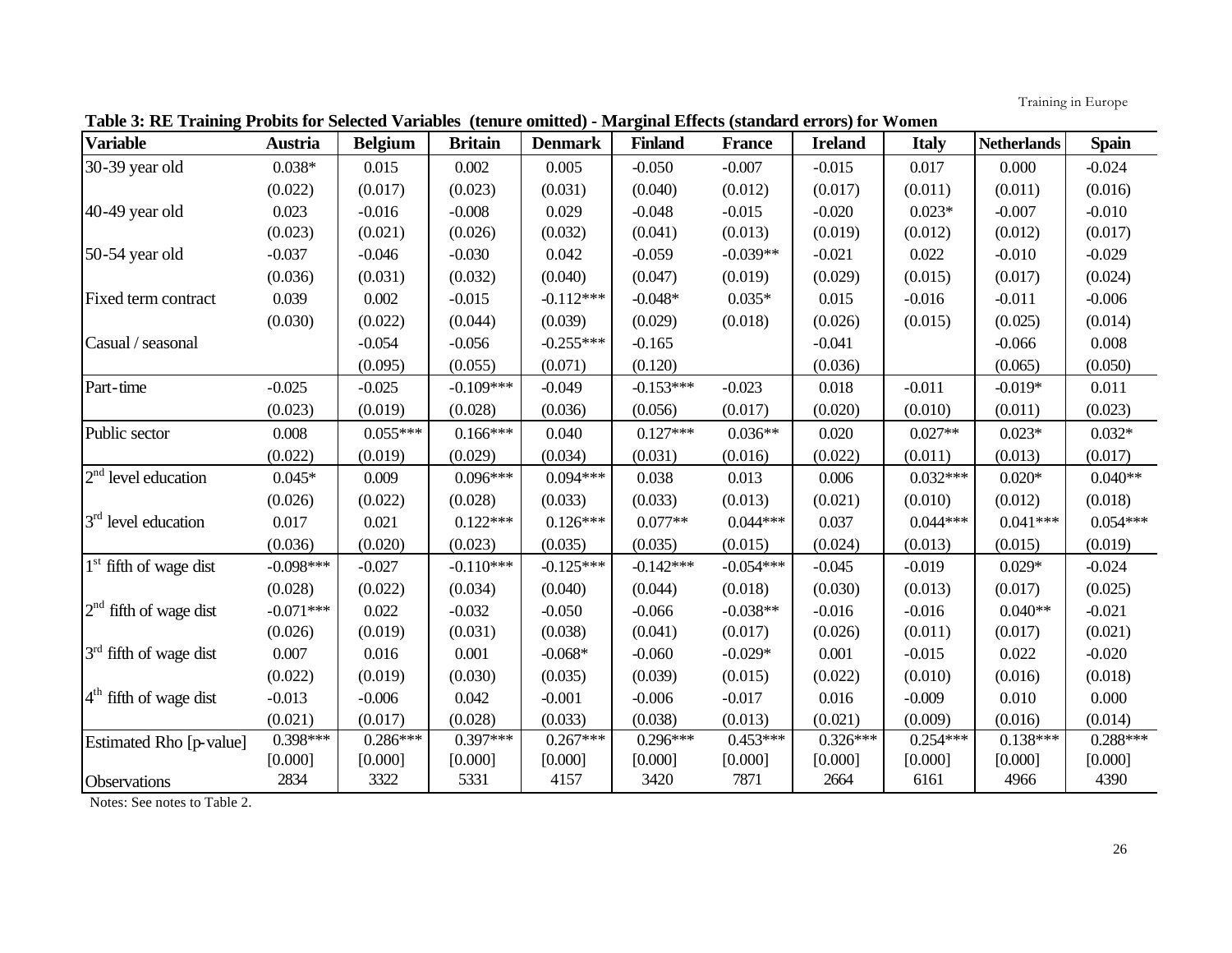| <b>Country</b>     | <b>Characteristics</b> |              | <b>Coefficients</b> |
|--------------------|------------------------|--------------|---------------------|
|                    |                        | <b>Male</b>  | <b>Female</b>       |
| <b>Austria</b>     | <b>Male</b>            | 0.142(0.005) | 0.121(0.009)        |
|                    | <b>Female</b>          | 0.151(0.009) | 0.135(0.006)        |
| <b>Belgium</b>     | <b>Male</b>            | 0.112(0.005) | 0.102(0.006)        |
|                    | <b>Female</b>          | 0.093(0.006) | 0.107(0.005)        |
| <b>Britain</b>     | <b>Male</b>            | 0.405(0.006) | 0.411(0.011)        |
|                    | <b>Female</b>          | 0.381(0.013) | 0.423(0.006)        |
| <b>Denmark</b>     | <b>Male</b>            | 0.437(0.006) | 0.436(0.013)        |
|                    | <b>Female</b>          | 0.517(0.012) | 0.473(0.007)        |
| <b>Finland</b>     | <b>Male</b>            | 0.356(0.007) | 0.378(0.014)        |
|                    | <b>Female</b>          | 0.365(0.013) | 0.421(0.007)        |
| <b>France</b>      | <b>Male</b>            | 0.111(0.003) | 0.096(0.005)        |
|                    | <b>Female</b>          | 0.112(0.004) | 0.118(0.004)        |
| <b>Ireland</b>     | <b>Male</b>            | 0.069(0.004) | 0.081(0.007)        |
|                    | <b>Female</b>          | 0.072(0.006) | 0.077(0.005)        |
| <b>Italy</b>       | <b>Male</b>            | 0.042(0.002) | 0.045(0.003)        |
|                    | <b>Female</b>          | 0.066(0.004) | 0.072(0.003)        |
| <b>Netherlands</b> | <b>Male</b>            | 0.050(0.002) | 0.061(0.005)        |
|                    | <b>Female</b>          | 0.055(0.004) | 0.065(0.003)        |
| <b>Spain</b>       | <b>Male</b>            | 0.078(0.003) | 0.065(0.004)        |
|                    | <b>Female</b>          | 0.108(0.004) | 0.104(0.004)        |

**Table 4: Predicted Average Probability of Training (standard error)**

Notes: (i) The predicted probabilities are calculated as the average of predicted probabilities over gender using estimated models with tenure omitted. See text for further details.

(ii) The standard errors are calculated as the square root of  $\frac{\partial \hat{P}}{\partial \hat{b}'}$  [ $c\hat{\sigma}v(\hat{b}) \frac{\partial \hat{P}}{\partial \hat{b}} + \frac{1}{n^2} \Sigma (\hat{p}_i - \hat{P})^2$  $\frac{\partial \hat{P}}{\partial \hat{b}}[c\hat{\partial}v(\hat{b})]\frac{\partial \hat{P}}{\partial \hat{b}} + \frac{1}{n^2}\sum_{i=1}^{n}(\hat{p}_{i} - \hat{P}_{i})$  $\frac{\partial}{\partial \hat{b}}[c\hat{\partial}v(\hat{b})]\frac{\partial}{\partial \hat{b}}$  $\frac{\partial \hat{P}}{\partial \hat{b}}[c\hat{\partial}v(\hat{b})]\frac{\partial \hat{P}}{\partial \hat{b}} + \frac{1}{n^2}\Sigma(\hat{p}_i - \hat{P})^2$  where

 $\hat{b}$  are the logit model coefficient estimates,  $c^{\hat{c}v}(\hat{b})$  is the estimated variance covariance matrix,  $\hat{P} = (1/n) \sum \hat{P}_i$  is the predicted probability of starting a training event, and n is the total number of observations used in the summation. See Gomulka and Stern (1990) for further details.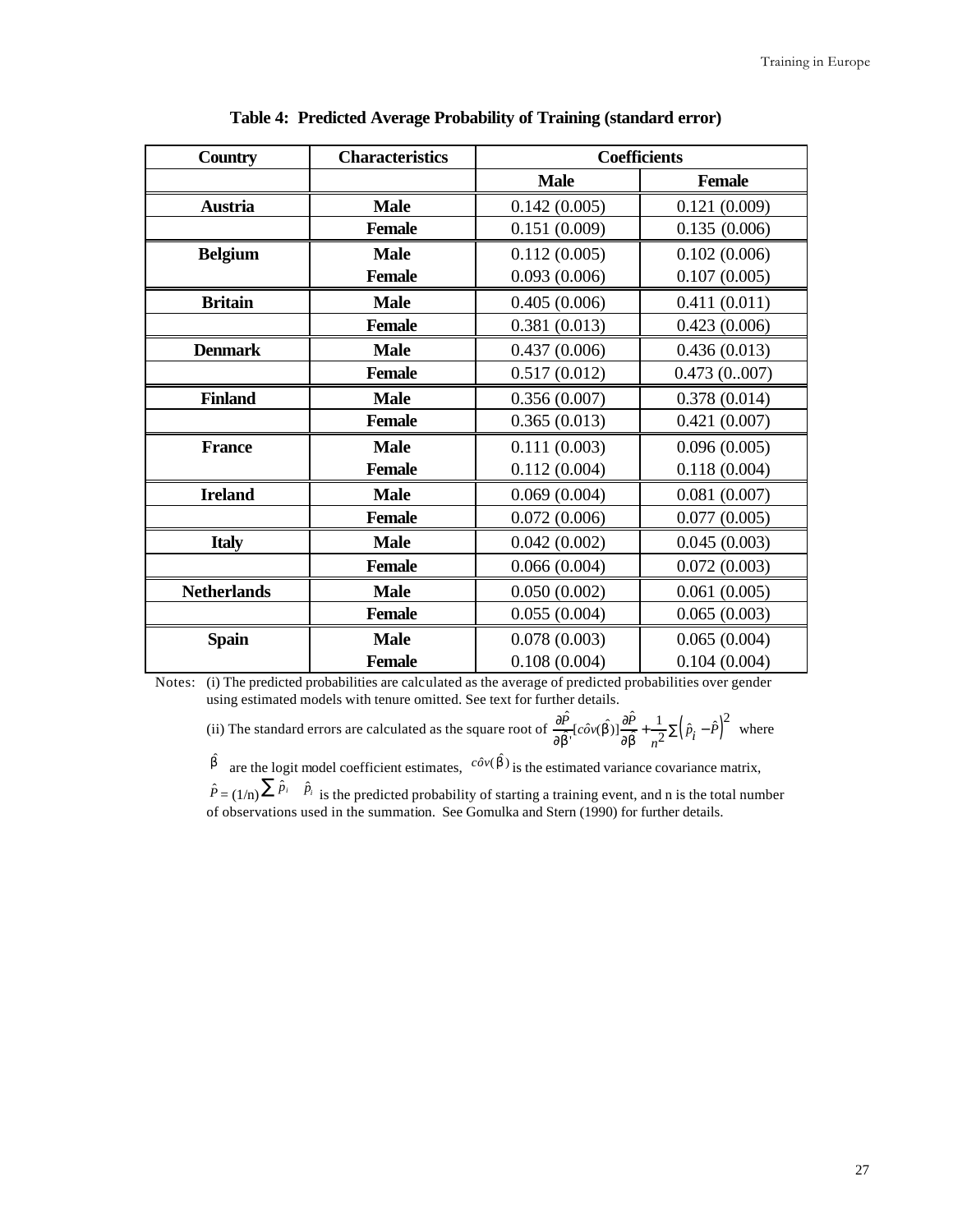#### **Appendix**

|                      |       | Austria | Belgium | <b>Britain</b> | Denmark | Finland | France | Ireland | Italy | Netherlands | Spain |
|----------------------|-------|---------|---------|----------------|---------|---------|--------|---------|-------|-------------|-------|
| Fixed-term           | Men   | 0.034   | 0.051   | 0.017          | 0.032   | 0.085   | 0.054  | 0.022   | 0.040 | 0.018       | 0.220 |
| contract             | Women | 0.046   | 0.092   | 0.029          | 0.047   | 0.128   | 0.059  | 0.044   | 0.045 | 0.033       | 0.222 |
| Casual /             | Men   | 0.005   | 0.002   | 0.008          | 0.050   | 0.012   | 0.000  | 0.026   | 0.016 | 0.001       | 0.008 |
| seasonal             | Women | 0.000   | 0.006   | 0.018          | 0.020   | 0.010   | 0.000  | 0.069   | 0.017 | 0.009       | 0.028 |
| Part time            | Men   | 0.017   | 0.022   | 0.013          | 0.015   | 0.021   | 0.041  | 0.044   | 0.036 | 0.030       | 0.018 |
|                      | Women | 0.269   | 0.247   | 0.290          | 0.158   | 0.067   | 0.197  | 0.281   | 0.211 | 0.439       | 0.130 |
| Public sector        | Men   | 0.257   | 0.322   | 0.219          | 0.301   | 0.313   | 0.409  | 0.374   | 0.343 | 0.235       | 0.253 |
|                      | Women | 0.326   | 0.428   | 0.407          | 0.591   | 0.540   | 0.553  | 0.393   | 0.470 | 0.383       | 0.395 |
| Education            | Men   | 0.121   | 0.249   | 0.395          | 0.147   | 0.184   | 0.244  | 0.325   | 0.445 | 0.157       | 0.494 |
| ISCED <sub>0-2</sub> | Women | 0.216   | 0.165   | 0.522          | 0.141   | 0.186   | 0.235  | 0.225   | 0.326 | 0.182       | 0.329 |
| Education            | Men   | 0.796   | 0.344   | 0.143          | 0.451   | 0.455   | 0.467  | 0.410   | 0.438 | 0.590       | 0.206 |
| <b>ISCED 3</b>       | Women | 0.682   | 0.268   | 0.140          | 0.401   | 0.339   | 0.393  | 0.509   | 0.540 | 0.549       | 0.228 |
| Education            | Men   | 0.083   | 0.346   | 0.459          | 0.401   | 0.361   | 0.258  | 0.260   | 0.113 | 0.243       | 0.300 |
| <b>ISCED 5-7</b>     | Women | 0.102   | 0.507   | 0.336          | 0.458   | 0.475   | 0.344  | 0.262   | 0.132 | 0.263       | 0.443 |
| Bottom fifth of      | Men   | 0.110   | 0.178   | 0.104          | 0.170   | 0.161   | 0.143  | 0.124   | 0.163 | 0.165       | 0.159 |
| wage dist            | Women | 0.335   | 0.261   | 0.281          | 0.262   | 0.283   | 0.223  | 0.275   | 0.244 | 0.275       | 0.215 |
| Second fifth of Men  |       | 0.202   | 0.205   | 0.172          | 0.175   | 0.177   | 0.183  | 0.177   | 0.203 | 0.184       | 0.195 |
| wage dist            | Women | 0.223   | 0.208   | 0.219          | 0.204   | 0.256   | 0.188  | 0.214   | 0.204 | 0.243       | 0.195 |
| Third fifth of       | Men   | 0.216   | 0.214   | 0.192          | 0.165   | 0.182   | 0.203  | 0.220   | 0.207 | 0.194       | 0.203 |
| wage dist            | Women | 0.167   | 0.180   | 0.201          | 0.245   | 0.207   | 0.207  | 0.182   | 0.197 | 0.215       | 0.193 |
| Fourth fifth of      | Men   | 0.230   | 0.190   | 0.244          | 0.215   | 0.229   | 0.224  | 0.256   | 0.214 | 0.205       | 0.215 |
| wage dist            | Women | 0.158   | 0.196   | 0.165          | 0.184   | 0.152   | 0.204  | 0.175   | 0.170 | 0.176       | 0.188 |
| Top fifth of         | Men   | 0.242   | 0.213   | 0.288          | 0.275   | 0.250   | 0.247  | 0.222   | 0.213 | 0.251       | 0.228 |
| wage dist            | Women | 0.116   | 0.155   | 0.134          | 0.105   | 0.102   | 0.178  | 0.154   | 0.186 | 0.090       | 0.209 |

Note: estimates are weighted.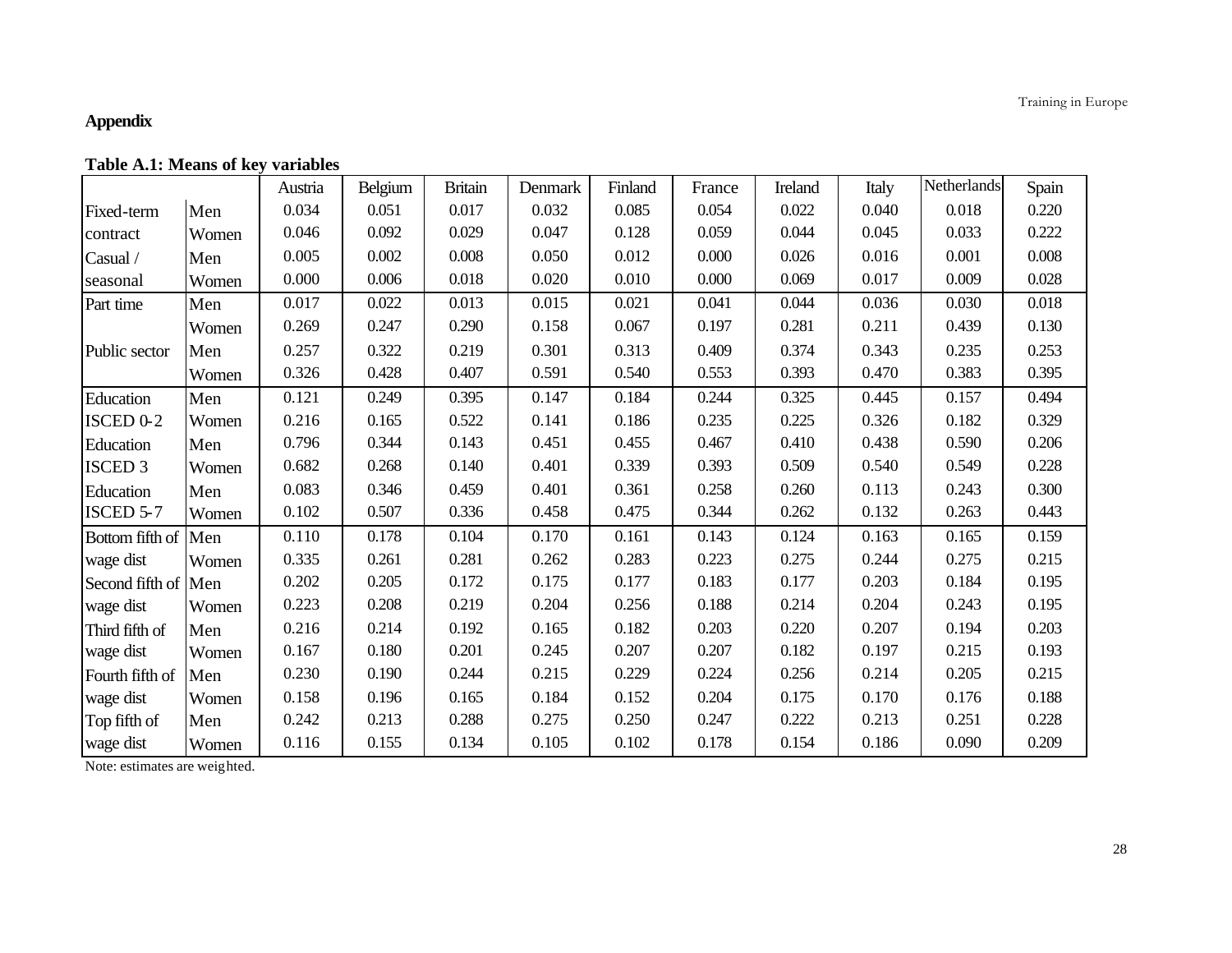|     |                                     | Austria  | Belgium  | <b>Britain</b> | Denmark | Finland  | France  | Ireland  | Italy      | Netherlands Spain |          |
|-----|-------------------------------------|----------|----------|----------------|---------|----------|---------|----------|------------|-------------------|----------|
|     | <b>Incidence of training starts</b> |          |          |                |         |          |         |          |            |                   |          |
| (1) | All                                 | 0.16(4)  | 0.14(6)  | 0.41(2)        | 0.42(1) | 0.34(3)  | 0.15(5) | 0.09(8)  | 0.06(10)   | 0.07(9)           | 0.10(7)  |
| (2) | Men                                 | 0.16(4)  | 0.14(6)  | 0.41(2)        | 0.42(1) | 0.34(3)  | 0.15(5) | 0.09(8)  | 0.06(10)   | 0.07(9)           | 0.10(7)  |
| (3) | Women                               | 0.16(4)  | 0.13(5)  | 0.43(2)        | 0.47(1) | 0.41(3)  | 0.16(4) | 0.10(7)  | 0.09(8)    | 0.08(9)           | 0.12(6)  |
|     | <b>Ratios of training starts</b>    |          |          |                |         |          |         |          |            |                   |          |
| (4) | Women to men                        | 0.96(9)  | 0.95(10) | 1.04(8)        | 1.10(5) | 1.20(3)  | 1.07(6) | 1.12(4)  | 1.61(1)    | 1.06(7)           | 1.30(2)  |
| (5) | Young $(25-29)$ to Old $(50+)$      |          |          |                |         |          |         |          |            |                   |          |
|     | Men                                 | 1.51(3)  | 1.25(4)  | 1.20(5)        | 1.03(7) | 1.17(6)  | 1.96(2) | 0.89(10) | 0.91(9)    | 4.19(1)           | 1.01(8)  |
|     | Women                               | 1.71(2)  | 1.64(3)  | 1.02(7)        | 0.88(9) | 0.96(8)  | 1.57(4) | 1.96(1)  | 0.45(10)   | 1.55(5)           | 1.25(6)  |
| (6) | Fixed-term to permanent             |          |          |                |         |          |         |          |            |                   |          |
|     | Men                                 | 0.48(9)  | 0.76(6)  | 0.77(5)        | 0.98(3) | 0.69(8)  | 1.06(2) | 0.75(7)  | 0.81(4)    | 1.33(1)           | 0.31(10) |
|     | Women                               | 0.87(6)  | 1.14(3)  | 1.11(4)        | 0.83(7) | 0.89(5)  | 0.77(8) | 1.37(1)  | 0.74(9)    | 1.26(2)           | 0.77(8)  |
| (7) | Public to private sector            |          |          |                |         |          |         |          |            |                   |          |
|     | Men                                 | 1.26(8)  | 1.35(7)  | 1.35(6)        | 1.40(5) | 1.50(4)  | 1.14(9) | 2.01(1)  | 1.61 $(3)$ | 0.82(10)          | 1.79(2)  |
|     | Women                               | 1.57(5)  | 1.37(6)  | 1.73(4)        | 1.19(8) | 1.32(7)  | 1.17(9) | 2.17(2)  | 4.18(1)    | 1.02(10)          | 2.15(3)  |
| (8) | Education ISCED 0-2 to 5-7          |          |          |                |         |          |         |          |            |                   |          |
|     | Men                                 | 0.17(9)  | 0.37(6)  | 0.57(2)        | 0.48(4) | 0.47(5)  | 0.49(3) | 0.18(8)  | 0.17(9)    | 0.94(1)           | 0.24(7)  |
|     | Women                               | 0.26(6)  | 0.24(8)  | 0.54(3)        | 0.47(4) | 0.60(2)  | 0.42(5) | 0.25(7)  | 0.11(9)    | 0.65(1)           | 0.25(7)  |
| (9) | Bottom to top fifth of wages        |          |          |                |         |          |         |          |            |                   |          |
|     | Men                                 | 0.30(6)  | 0.30(6)  | 0.43(3)        | 0.60(2) | 0.39(4)  | 0.33(5) | 0.15(9)  | 0.20(7)    | 1.31(1)           | 0.16(8)  |
|     | Women                               | 0.19(8)  | 0.37(5)  | 0.47(4)        | 0.50(3) | 0.50(3)  | 0.53(2) | 0.20(7)  | 0.15(9)    | 1.17(1)           | 0.25(6)  |
|     | $(10)$ Part-time to full-time       |          |          |                |         |          |         |          |            |                   |          |
|     | Men                                 | 1.22(3)  | 0.45(9)  | 0.57(8)        | 0.74(6) | 0.29(10) | 0.78(5) | 0.85(4)  | 1.99(1)    | 0.64(7)           | 1.36(2)  |
|     | Women                               | 0.65(10) | 0.69(7)  | 0.65(9)        | 0.82(3) | 0.67(8)  | 0.77(4) | 0.91(2)  | 1.53(1)    | 0.69(6)           | 0.74(5)  |

**Table A.2: Training Participation Ratios in Europe, Disaggregated across Key Variables**

Notes: Education is categorised according to the International Standard Classification of Education (ISCED). Levels 0-2 cover less than upper secondary education, level 3 is upper secondary education (e.g. GCE A -levels, baccalaureate) and levels 5-7 cover tertiary education, both university and non-university. Cross-country ranks are in parentheses. Estimates are weighted.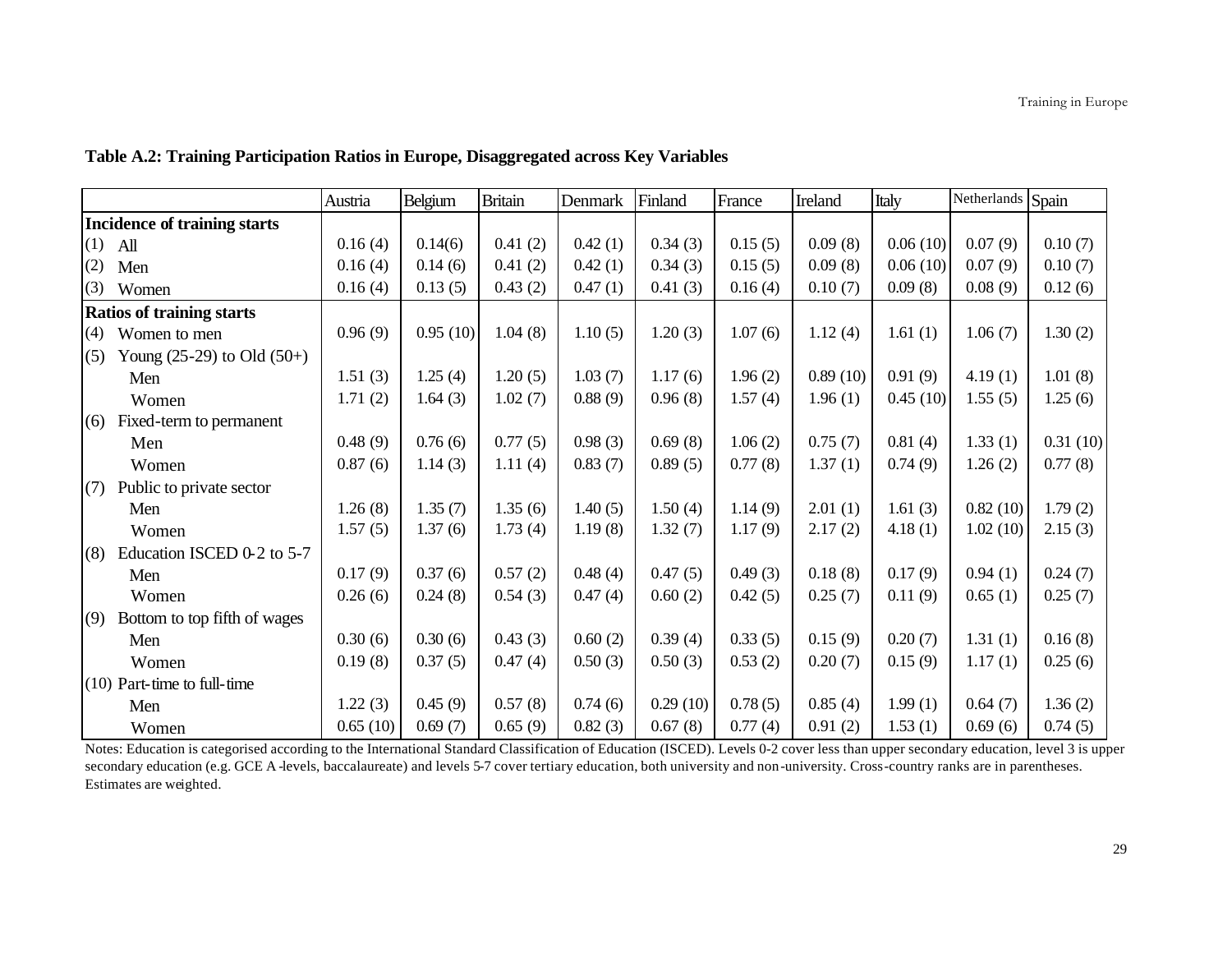#### **Table A.3 Selection of Estimating Sample**

Unless otherwise stated, we applied the following initial selection:

Men who are: (i) between the ages of 25 and 54 years and working at least 15 hours per week; (ii) not employed in agriculture; (iii) present in at least two consecutive waves to allow training between waves to be observed; and (iv) not apprentices or participating in special employmentrelated training schemes

We then dropped observations with missing or invalid data on the variables, that is principally: training, fixed term or casual contract, occupation, industry, region, establishment size, tenure, part-time status, education, health status, marital status and presence of children.

Where the number of missing values was substantial, we also included a dummy variable for missing value observations in order to preserve the sample sizes.

The table details the number of observations remaining at each of these selection stages.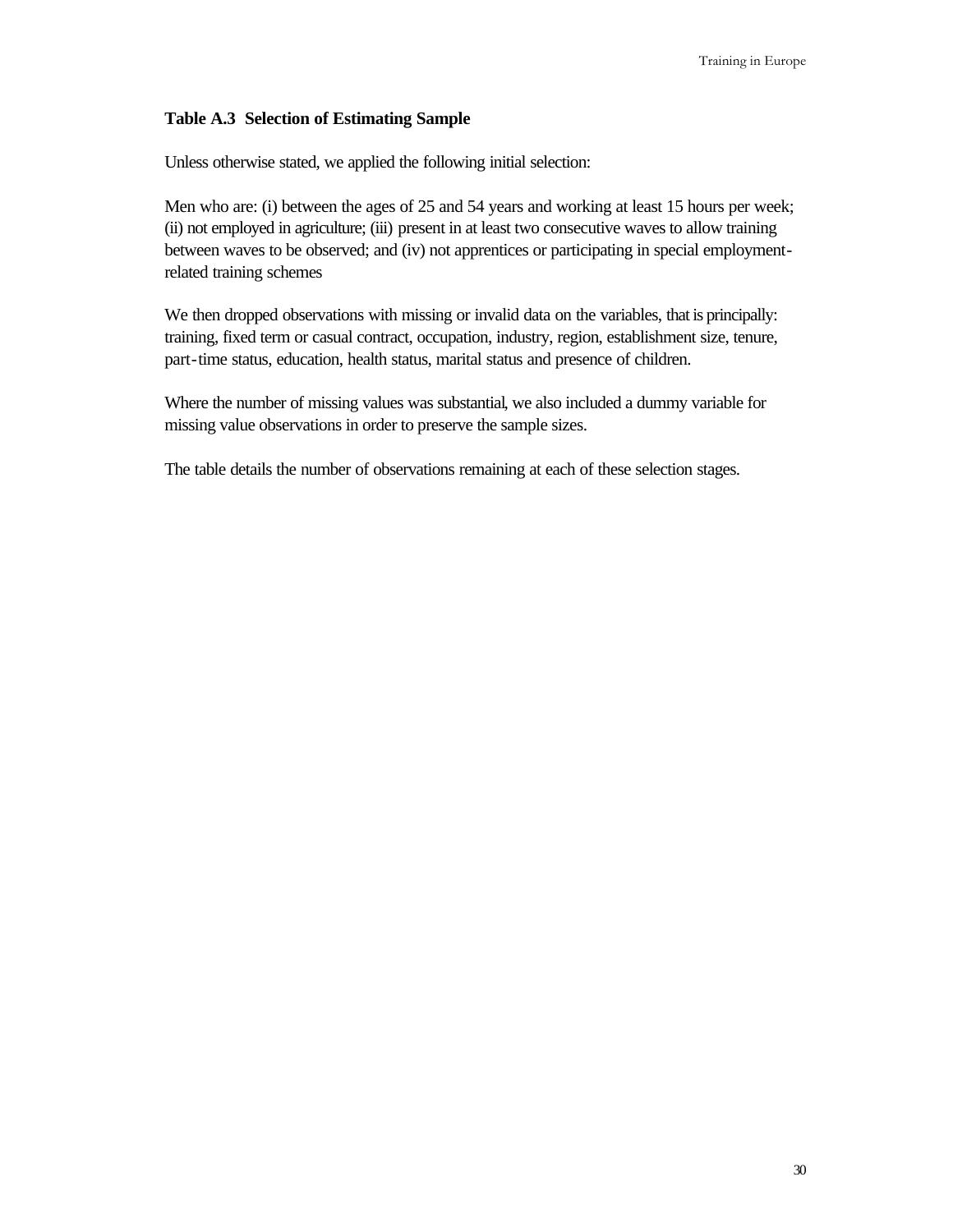| Country                                             | Initial no. of<br>observations<br>after the first<br>selection<br>[males,<br>females] | <b>Additional</b><br>selections<br>used                                     | <b>Included</b><br>missing<br>value<br>dummies           | Combined<br>categories                                                                                           | <b>Included</b><br>waves | Final no. of<br>observation<br>s [males,<br>females] | Other<br>comments                                                                          |
|-----------------------------------------------------|---------------------------------------------------------------------------------------|-----------------------------------------------------------------------------|----------------------------------------------------------|------------------------------------------------------------------------------------------------------------------|--------------------------|------------------------------------------------------|--------------------------------------------------------------------------------------------|
| Austria                                             | 7343                                                                                  | Female<br>casual<br>workers<br>dropped<br>because of<br>lack of<br>training |                                                          | Women:<br>$Craft +$<br>operatives<br>occupations<br>combined<br>together into<br>one category                    | $2 - 5$                  | 4241, 2834                                           | No wave 1<br>Dummy for<br>regions $5 &$<br>6 in the<br>estimation                          |
| Belgium                                             | 9253                                                                                  |                                                                             | Industry                                                 | Women:<br>$Craft +$<br>operatives are<br>with the base                                                           | $1 - 5$                  | 4091, 3322                                           | Dummy for<br>regions $8 &$<br>9 in the<br>estimation                                       |
| <b>Britain</b><br>(training dates<br>not available) | 11106 (without<br>the last wave)                                                      |                                                                             | <b>Fixed Term</b><br>/casual,<br>industry                |                                                                                                                  | $1-4$                    | 5361, 5331                                           | Dummy for<br><b>UKregions</b><br>$2-10$ in the<br>estimation                               |
| Denmark                                             | 8791                                                                                  |                                                                             | <b>Fixed Term</b><br>/casual,<br>industry,<br>occupation |                                                                                                                  | $1 - 5$                  | 4478, 4157                                           | No regional<br>dummies                                                                     |
| Finland                                             | 6897                                                                                  |                                                                             | Industry,<br>occupation                                  |                                                                                                                  | $3 - 5$                  | 3367, 3420                                           | Dummy for<br>regions 34<br>38 in the<br>estimation                                         |
| France<br>(training dates<br>not available)         | 19633                                                                                 | NO casual<br>workers                                                        | Fixed Term,<br>industry,<br>occupation,<br>firm size     | All: agriculture<br>is with the base                                                                             | $1 - 5$                  | 9695, 7871                                           | Dummy for<br>regions 40-<br>46 in the<br>estimation                                        |
| Ireland                                             | 7357                                                                                  |                                                                             |                                                          | Men: Hotel<br>industry is with<br>the base<br>Women:<br>Agric industry<br>and Craft<br>Occup is with<br>the base | $1 - 5$                  | 3781, 2664                                           | Dummy for<br>region 47 in<br>the<br>estimation                                             |
| Italy                                               | 16693                                                                                 | Female<br>casual<br>workers<br>dropped<br>because of<br>lack of<br>training |                                                          | All: Agric<br>industry is with<br>the base                                                                       | $1 - 5$                  | 9338, 6162                                           | Dummies<br>for regions<br>49-58 in the<br>estimation                                       |
| Netherlands                                         | 14944                                                                                 |                                                                             | Industry                                                 |                                                                                                                  | $1 - 5$                  | 8315, 4966                                           | No Regions                                                                                 |
| Spain                                               | 13253                                                                                 |                                                                             | Region                                                   | Women:<br>energy and<br>agric industry<br>with the base                                                          | $1 - 5$                  | 8274, 4390                                           | Dummies<br>for regions<br>27 to 32 &<br>region<br>missing<br>dummy in<br>the<br>estimation |